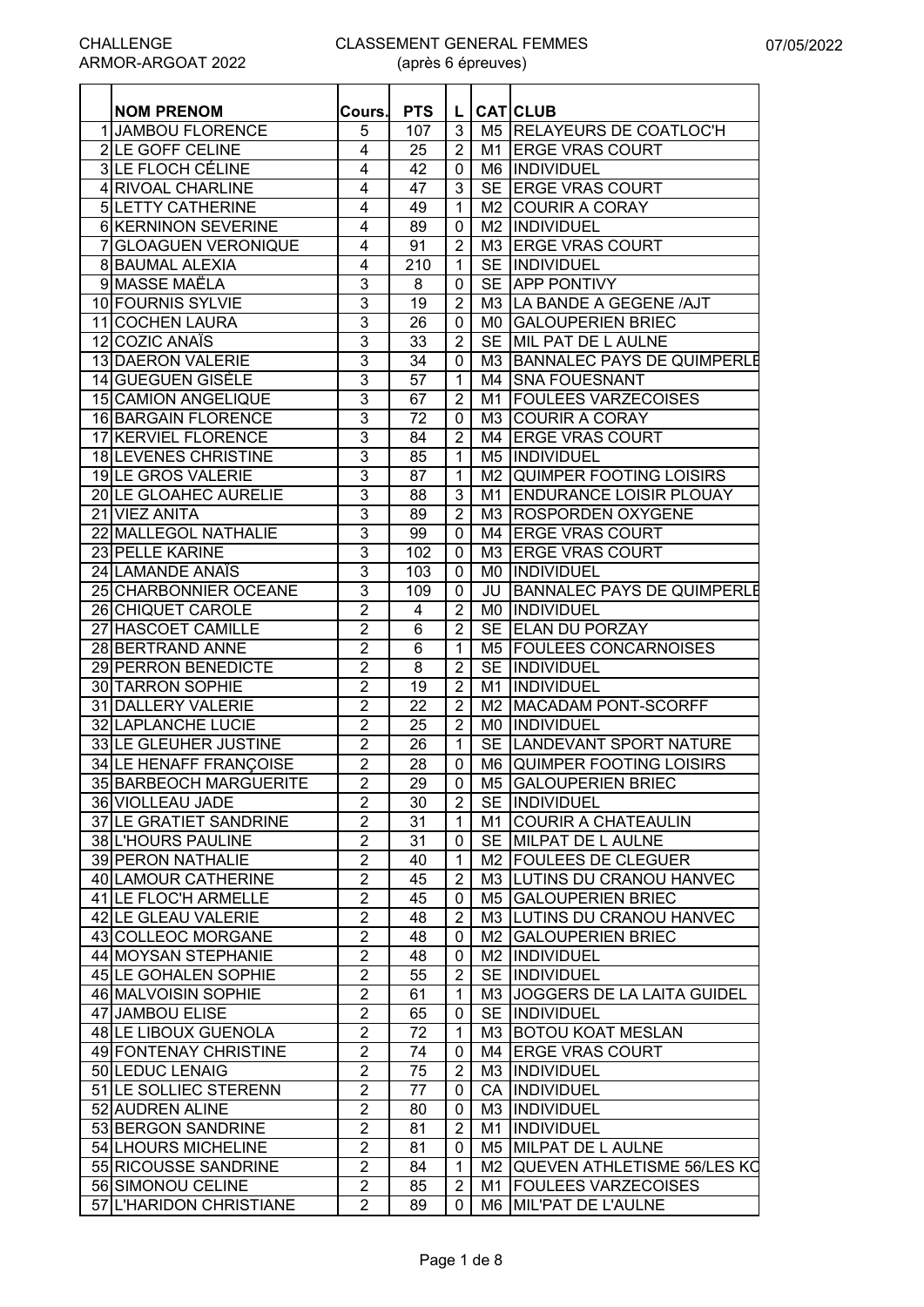#### CLASSEMENT GENERAL FEMMES (après 6 épreuves)

| <b>NOM PRENOM</b>          | Cours.              | <b>PTS</b>     | $\mathsf{L}$   |     | <b>CAT</b> CLUB                 |  |
|----------------------------|---------------------|----------------|----------------|-----|---------------------------------|--|
| 58 BENETON SHERAZADE       | $\overline{2}$      | 98             | $\mathbf 0$    |     | ES BANNALEC PAYS DE QUIMPERLE   |  |
| 59 LE GRAND CATHERINE      |                     | 104            | $\mathbf 0$    |     | M4 FOULEES NATURE GWENGAD       |  |
| 60 VOISIN MANUELA          | 2<br>$\overline{2}$ | 108            |                |     | M1 INDIVIDUEL                   |  |
|                            |                     |                | $\mathbf{1}$   |     |                                 |  |
| 61 GERBOUIN NOLWENN        | $\overline{2}$      | 109            | $\mathbf{1}$   |     | MO INDIVIDUEL                   |  |
| 62 LE GARREC LAURENCE      | $\overline{2}$      | 127            | $\mathbf{1}$   |     | M3 INDIVIDUEL                   |  |
| 63 MARZIN VERONIQUE        | $\overline{2}$      | 127            | $\mathbf{1}$   |     | M3 REDERIEN CAP SIZUN           |  |
| 64 LE MARREC AMANDINE      | $\overline{2}$      | 131            | $\mathbf{1}$   | M0. | <b>FOULEES DE CLEGUER</b>       |  |
| 65 BERCY NICOLE            | $\overline{2}$      | 136            | $\mathbf{1}$   |     | M6 MACADAM PONT-SCORFF          |  |
| 66 GAUDIN TABORE LAETITIA  | $\overline{2}$      | 141            | $\mathbf{1}$   |     | M1 TREC SAINT-YVI               |  |
| 67 LE GALL LAURENCE        | $\overline{2}$      | 160            | $\mathbf{1}$   |     | M3 MIL'PAT DE L'AULNE           |  |
| 68 GAUTHERON GERALDINE     | $\overline{2}$      | 166            | $\mathbf{1}$   |     | M1 MIL'PAT DE L'AULNE           |  |
| 69 SAHUN. CATHY            | $\overline{2}$      | 167            | $\mathbf{1}$   |     | M6 JOGGERS DE LA LAITA          |  |
| 70 DOUSSAL CHRYSTEL        | $\overline{2}$      | 168            | $\mathbf{1}$   |     | M3 JOGGERS GESTELLOIS           |  |
| 71 LE BOURHIS KARINE       | $\overline{2}$      | 193            | $\mathbf{1}$   |     | M2 JOGGERS GESTELLOIS           |  |
| 72 GAUTIER FLORENCE        | $\overline{2}$      | 197            | $\mathbf{1}$   |     | M2 JOGGERS GESTELLOIS           |  |
| 73 LABOYRIE EMILIE         | 1                   | 1              | $\mathbf{1}$   |     | MO LES GIVRES DE NAY - TEAM BRE |  |
| 74 LEMAIRE CHARLINE        | 1                   | 1              | $\mathbf{1}$   |     | SE TEAM BLM                     |  |
| 75 MARTIN GÉRALDINE        | 1                   | 1              | $\mathbf{1}$   |     | <b>SE ITEAM TRAIL PARIS</b>     |  |
| 76 MARTIN SOPHIE           | 1                   | 1              | $\mathbf{1}$   |     | MO AFA FEYZIN                   |  |
| 77 PASQUIER KARINE         | 1                   | 1              | 1              |     | M2  INDIVIDUEL                  |  |
| 78 BACON CHLOE             | 1                   | 1              | 0              |     | <b>ES US BANNALEC</b>           |  |
| 79 LAOT CHARLÈNE           | 1                   | 1              | $\mathbf 0$    |     | SE   FADAS DU MATIN             |  |
| 80 TALOUR KAREN            | 1                   | 1              | 0              |     | M1  INDIVIDUEL                  |  |
| 81 CAVELL MARIE CECILE     | 1                   | $\overline{2}$ | $\mathbf{1}$   | M1  | INDIVIDUEL                      |  |
| 82 GALLET MYRIAM           | 1                   | $\overline{2}$ | $\mathbf{1}$   |     | M <sub>2</sub> NATURVAN         |  |
| 83 KERHERVE TIFFANY        | 1                   | 2              | $\mathbf{1}$   | M1  | INDIVIDUEL                      |  |
| 84 LE QUERE ANNE-LISE      | 1                   | 2              | $\mathbf{1}$   |     | SE AC PENVENAN                  |  |
| 85 WILTENBURG KATINKA      | 1                   | $\overline{2}$ | $\mathbf{1}$   |     | M5 RELAYEURS DE COATLOC'H       |  |
| 86 AUTRET LAURE            | 1                   | 2              | $\mathbf 0$    |     | SE MIL PAT DE LAULNE / MENEZ DU |  |
| 87 BENNETT JODI            | 1                   | $\overline{2}$ | $\mathbf 0$    |     | M2 INDIVIDUEL                   |  |
| 88 DORE PATRICIA           | 1                   | $\overline{2}$ | $\mathbf 0$    |     | M3  INDIVIDUEL                  |  |
| 89 JACOPIN ELISE           | $\mathbf 1$         | $\overline{2}$ | $\mathbf 0$    |     | SE INDIVIDUEL                   |  |
| 90 GUILLOT KARINE          | 1                   | 3              | $\mathbf{1}$   |     | M1 KEMPERLE TRIATHLON           |  |
| 91 LOUEDOC GWENOLINE       | 1                   | 3              | $\mathbf{1}$   |     | M3 FLECHE GUISSENIENNE          |  |
| 92 POULOUIN ANGELIQUE      | $\overline{1}$      | $\overline{3}$ | $\overline{1}$ |     | SE TRAILER D'ARMOR              |  |
| 93 TALABARDON PATRICIA     | 1                   | 3              | $\mathbf{1}$   |     | M3 ENDURANCE LOISIR PLOUAY      |  |
| 94 VERRON LILAS            | 1                   | 3              | 1              |     | SE INDIVIDUEL                   |  |
| 95 GROUS MORGANE           | 1                   | 3              | 0              |     | M1 LANDEVANT SPORT NATURE       |  |
| 96 BENARD HELENE           | 1                   | 4              | $\mathbf{1}$   |     | M1 PLUGUFFAN FOOTING            |  |
| 97 BOURGUILLEAU SANDRINE   | 1                   | 4              | 1              |     | M1   TRI VELOCE SAINT SEBASTIEN |  |
| 98 CAILLIBOT CHRISTELLE    | 1                   | 4              | $\mathbf{1}$   |     | M1 GUIDEL TRIATHLON             |  |
| 99 CONNAN NADIA            | 1                   | 4              | $\mathbf{1}$   |     | M3 GUERLEDAN AVENTURES - UN S   |  |
| 100 FABING MARIE           | 1                   | 4              | $\mathbf{1}$   |     | SE IE.M.I.A.                    |  |
| 101 EVANO VERONIQUE        | 1                   | 4              | 0              |     | M2  INDIVIDUEL                  |  |
| 102 LE GRAS NADEGE         | 1                   | 4              | 0              |     | M2 QUEVEN ATHLETISME 56         |  |
| 103 MUSSET CHRISTINE       | 1                   | 4              | 0              |     | M2 STADE BRESTOIS               |  |
| 104 ROLLAND JULIA          | 1                   | 4              | 0              |     | SE AL CARHAIX PLOUGUER          |  |
| 105 CIMAN CECILE           | 1                   | 5              | $\mathbf{1}$   |     | M2 ESL FRANCHEVILLE             |  |
| 106 GAGEOT VERONIQUE       | 1                   | 5              | $\mathbf{1}$   |     | M3 COURIR A CHANTEPIE           |  |
| 107 LE GRUMELEC CHRISTELLE | 1                   | 5              | $\mathbf{1}$   |     | M3 INDIVIDUEL                   |  |
| 108 MICHEL SOLENN          | 1                   | 5              | $\mathbf{1}$   |     | SE CAP ENDURANCE                |  |
| 109 NICOLLE SARAH          | 1                   | 5              | $\mathbf{1}$   |     | SE INDIVIDUEL                   |  |
| 110 LE GUILLOUX CHARLINE   | 1                   | 5              | 0              |     | SE INDIVIDUEL                   |  |
| 111 LONGUET VIRGINIE       | 1                   | 5              | 0              |     | M2 MENEZ DU CANISPORT           |  |
| 112 MARTIN CAROLINE        | 1                   | 5              | 0              |     | SE INDIVIDUEL                   |  |
| 113 CONNAN MARIE THERESE   | 1                   | 6              | $\mathbf{1}$   |     | M6 JOGGERS DE LA LAITA          |  |
| 114 KERDELHUE LÉA          | 1                   | 6              | 1              |     | SE BREST TRIATHLON              |  |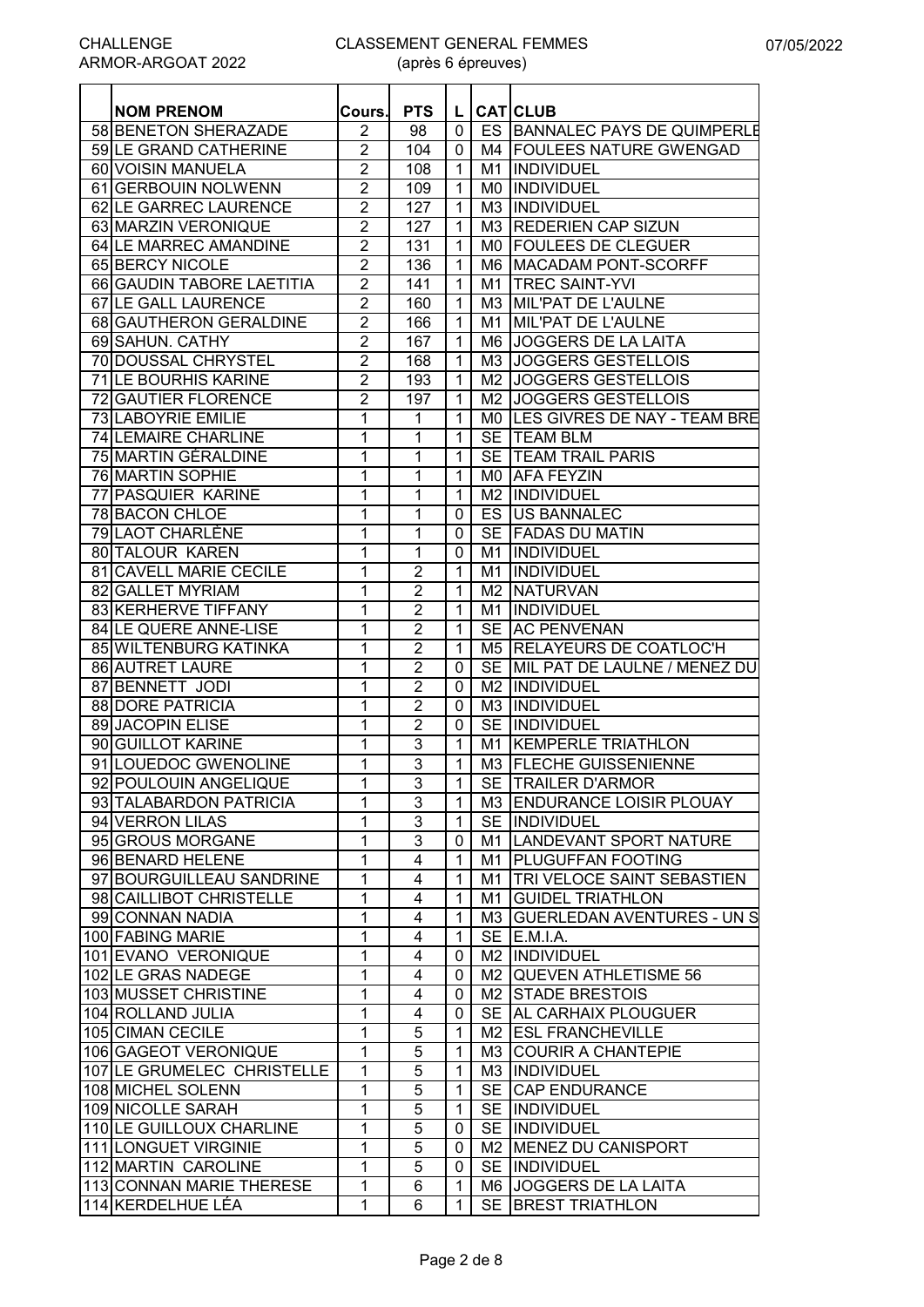| <b>115 LE BOUEDEC MAGALI</b><br><b>BOTOU KOAT MESLAN</b><br>1<br>6<br>$\mathbf{1}$<br>M1<br>116 MORFOISSE DELPHINE<br>6<br>M3 EA PAYS DE BROCELIANDE<br>1<br>$\mathbf{0}$<br><b>117 PEUROIS JOSEPHINE</b><br>1<br>6<br>SE RIBERAL AC<br>0<br>6<br>118 SINQUIN MARINE<br>1<br>SE RL PONTIVY<br>$\mathbf{0}$<br>1<br>7<br>119 CAHU MARIE-LINE<br>1<br>M5 FELGER TRAINING<br>$\mathbf{1}$<br>$\overline{7}$<br>INDIVIDUEL<br>120 CHAMPANDARD JESSICA<br>$\mathbf{1}$<br>M1<br>1<br>7<br>121 LE PENNEC MARINE<br>1<br><b>SE</b><br>BIGORNEAUX COUREURS DU GO<br>$\overline{7}$<br>122 PENNEC BOULIC STEPHANIE<br>1<br>INDIVIDUEL<br>$\mathbf{1}$<br>M1<br>7<br>1<br><b>SE</b><br>INDIVIDUEL<br>123 BODIVIT CLARA<br>0<br>1<br>124 COM MELANIE<br>8<br>SPORT MAN IMMO STEPH ORY<br>$\mathbf{1}$<br>M0.<br>8<br>1<br>125 FITAMANT GEORGINA<br>1<br><b>INDIVIDUEL</b><br>M0.<br>126 GAUTIER-DUGOR ANNE-ELISA<br>8<br>M3 INDIVIDUEL<br>1<br>$\mathbf{1}$<br>127 LEREVEREND DUVOLLET GHI<br>1<br>8<br>M2 QUIMPER ORIENTATION<br>$\mathbf{1}$<br>$\overline{8}$<br>128 HANNOIS MARINE<br>1<br>SE INDIVIDUEL<br>$\mathbf{0}$<br>8<br>129 NICOL GUENAELLE<br>1<br>M2  INDIVIDUEL<br>$\mathbf{0}$<br>130 ROZAS ALVAREZ MARIE-ODIL<br>1<br>8<br>M3 IINDIVIDUEL<br>$\mathbf{0}$<br>9<br>131 FESENBECK AURELIE<br>1<br>$\mathbf{1}$<br>INDIVIDUEL<br>M1<br>132 GRASSET SOLENNE<br>9<br>$\mathbf{1}$<br>SE INDIVIDUEL<br>1<br>9<br>1<br>$\mathbf{1}$<br><b>ST JACQUES FOOTING</b><br>M2<br>9<br>1<br>ES<br><b>TRIATHLON BIGOUDEN</b><br>$\mathbf{0}$<br>$\overline{9}$<br>1<br>INDIVIDUEL<br>0<br>M4<br>1<br>$\overline{9}$<br>M0 MACADAM PONT-SCORFF<br>$\mathbf 0$<br>MO UA CANTON SAVENAY<br>1<br>10<br>$\mathbf{1}$<br>1<br><b>COURIR CESSON-VERT-SAINT-D</b><br>10<br>$\mathbf{1}$<br>M6<br>1<br>10<br>SE INDIVIDUEL<br>$\mathbf{1}$<br><b>140 DUPRES MELANIE</b><br>1<br>10<br>M <sub>2</sub> EAPE<br>$\mathbf{1}$<br>141 DANT RACHEL<br>1<br>10<br><b>INDIVIDUEL</b><br>0<br>M1<br><b>INDIVIDUEL</b><br>142 KERMARREC FRANCOISE<br>1<br>10<br>0<br>M6<br><b>143 LE BELLEGO ELODIE</b><br><b>SE CREDIT AGRICOLE</b><br>1<br>10<br>$\mathbf{0}$<br>144 LE PAIH MORGANE<br>1<br>10<br>SE INDIVIDUEL<br>$\mathbf{0}$<br><b>145 BOSSUT LAURA</b><br>1<br>11<br>$\mathbf{1}$<br>SE INDIVIDUEL<br>1<br>146 CORLAY CARBON FABIENNE<br>11<br>$\mathbf{1}$<br>M1 LES LOUTRES GUERNATES<br>147 EVIN AMANDINE<br>1<br>11<br>$\mathbf{1}$<br>M1<br>INDIVIDUEL<br><b>148 LE BIHAN CAROLINE</b><br>M1 AMICALE CD29<br>1<br>11<br>$\mathbf{1}$<br>11<br>0   SE INDIVIDUEL<br>149 CAUDAN PAULINE<br>$\overline{1}$<br>1<br>150 LE MOAL MORGANE<br>11<br>M1  INDIVIDUEL<br>$\mathbf{0}$<br>151 LE RAVALLEC ENORA<br>1<br>12<br>SE BOTOU KOAT MESLAN<br>$\mathbf{1}$<br>152 PORCHET THIPHAINE<br>1<br>12<br>MO INDIVIDUEL<br>$\mathbf{1}$<br>1<br>153 SECHET MARGAUX<br>12<br>SE INDIVIDUEL<br>$\mathbf{1}$<br><b>154 BRUNAUT AURELIE</b><br>$\mathbf{1}$<br>12<br>SE INDIVIDUEL<br>0<br>155 LAPPART ANNAICK<br>1<br>12<br>M3 INDIVIDUEL<br>0<br>156 NOEL KARINE<br>$\mathbf 1$<br>12<br>M2 AER SPORTS LOISIRS LE CROIST<br>0<br>$\mathbf{1}$<br>157 CADIOU ENORA<br>13<br>SE INDIVIDUEL<br>$\mathbf 1$<br>13<br>158 CORVEC SYLVIE<br>1<br>M3 QUEVEN ATHLETISME<br>1<br>159 FONDAIN LAURA<br>1<br>13<br>SE INDIVIDUEL<br>1<br>160 LE GRAND CELINE<br>1<br>13<br>SE INDIVIDUEL<br>0<br>161 MAGUER CHANTAL<br>$\mathbf{1}$<br>13<br>M2 GALOUPERIEN BRIEC<br>0<br>$\mathbf{1}$<br>162 LE GAL CARINE<br>14<br>$\mathbf{1}$<br>M2  INDIVIDUEL<br>163 LE SCOUARNEC SEVERINE<br>1<br>SE INDIVIDUEL<br>14<br>$\mathbf{1}$<br>$\mathbf{1}$<br>M2 LA ROCHE SPORTS NATURE<br>14<br>$\mathbf{1}$<br>$\mathbf{1}$<br>M4 GUERLEDAN AVENTURES<br>14<br>$\mathbf{1}$<br>1<br>SE INDIVIDUEL<br>14<br>0<br>1<br>15<br>SE INDIVIDUEL<br>$\mathbf{1}$<br>1<br>15<br>M1 MACADAM<br>$\mathbf{1}$<br>$\overline{1}$<br>15<br>M1 INDIVIDUEL<br>$\mathbf{1}$<br>$\mathbf{1}$<br>15<br>MO  INDIVIDUEL<br>$\mathbf{1}$<br>M2  INDIVIDUEL<br>1<br>0 | <b>NOM PRENOM</b>       | Cours. | <b>PTS</b> | L. | <b>CATICLUB</b> |
|--------------------------------------------------------------------------------------------------------------------------------------------------------------------------------------------------------------------------------------------------------------------------------------------------------------------------------------------------------------------------------------------------------------------------------------------------------------------------------------------------------------------------------------------------------------------------------------------------------------------------------------------------------------------------------------------------------------------------------------------------------------------------------------------------------------------------------------------------------------------------------------------------------------------------------------------------------------------------------------------------------------------------------------------------------------------------------------------------------------------------------------------------------------------------------------------------------------------------------------------------------------------------------------------------------------------------------------------------------------------------------------------------------------------------------------------------------------------------------------------------------------------------------------------------------------------------------------------------------------------------------------------------------------------------------------------------------------------------------------------------------------------------------------------------------------------------------------------------------------------------------------------------------------------------------------------------------------------------------------------------------------------------------------------------------------------------------------------------------------------------------------------------------------------------------------------------------------------------------------------------------------------------------------------------------------------------------------------------------------------------------------------------------------------------------------------------------------------------------------------------------------------------------------------------------------------------------------------------------------------------------------------------------------------------------------------------------------------------------------------------------------------------------------------------------------------------------------------------------------------------------------------------------------------------------------------------------------------------------------------------------------------------------------------------------------------------------------------------------------------------------------------------------------------------------------------------------------------------------------------------------------------------------------------------------------------------------------------------------------------------------------------------------------------------------------------------------------------------------------------------------------------------------------------------------------------------------------------------------------------------------------------------------------------------------------------------------------------------------------------------------------------------------------------------------------------------------------------------------------------------------------------------------------------------------------------------------------------------------------------|-------------------------|--------|------------|----|-----------------|
|                                                                                                                                                                                                                                                                                                                                                                                                                                                                                                                                                                                                                                                                                                                                                                                                                                                                                                                                                                                                                                                                                                                                                                                                                                                                                                                                                                                                                                                                                                                                                                                                                                                                                                                                                                                                                                                                                                                                                                                                                                                                                                                                                                                                                                                                                                                                                                                                                                                                                                                                                                                                                                                                                                                                                                                                                                                                                                                                                                                                                                                                                                                                                                                                                                                                                                                                                                                                                                                                                                                                                                                                                                                                                                                                                                                                                                                                                                                                                                                            |                         |        |            |    |                 |
|                                                                                                                                                                                                                                                                                                                                                                                                                                                                                                                                                                                                                                                                                                                                                                                                                                                                                                                                                                                                                                                                                                                                                                                                                                                                                                                                                                                                                                                                                                                                                                                                                                                                                                                                                                                                                                                                                                                                                                                                                                                                                                                                                                                                                                                                                                                                                                                                                                                                                                                                                                                                                                                                                                                                                                                                                                                                                                                                                                                                                                                                                                                                                                                                                                                                                                                                                                                                                                                                                                                                                                                                                                                                                                                                                                                                                                                                                                                                                                                            |                         |        |            |    |                 |
|                                                                                                                                                                                                                                                                                                                                                                                                                                                                                                                                                                                                                                                                                                                                                                                                                                                                                                                                                                                                                                                                                                                                                                                                                                                                                                                                                                                                                                                                                                                                                                                                                                                                                                                                                                                                                                                                                                                                                                                                                                                                                                                                                                                                                                                                                                                                                                                                                                                                                                                                                                                                                                                                                                                                                                                                                                                                                                                                                                                                                                                                                                                                                                                                                                                                                                                                                                                                                                                                                                                                                                                                                                                                                                                                                                                                                                                                                                                                                                                            |                         |        |            |    |                 |
|                                                                                                                                                                                                                                                                                                                                                                                                                                                                                                                                                                                                                                                                                                                                                                                                                                                                                                                                                                                                                                                                                                                                                                                                                                                                                                                                                                                                                                                                                                                                                                                                                                                                                                                                                                                                                                                                                                                                                                                                                                                                                                                                                                                                                                                                                                                                                                                                                                                                                                                                                                                                                                                                                                                                                                                                                                                                                                                                                                                                                                                                                                                                                                                                                                                                                                                                                                                                                                                                                                                                                                                                                                                                                                                                                                                                                                                                                                                                                                                            |                         |        |            |    |                 |
|                                                                                                                                                                                                                                                                                                                                                                                                                                                                                                                                                                                                                                                                                                                                                                                                                                                                                                                                                                                                                                                                                                                                                                                                                                                                                                                                                                                                                                                                                                                                                                                                                                                                                                                                                                                                                                                                                                                                                                                                                                                                                                                                                                                                                                                                                                                                                                                                                                                                                                                                                                                                                                                                                                                                                                                                                                                                                                                                                                                                                                                                                                                                                                                                                                                                                                                                                                                                                                                                                                                                                                                                                                                                                                                                                                                                                                                                                                                                                                                            |                         |        |            |    |                 |
|                                                                                                                                                                                                                                                                                                                                                                                                                                                                                                                                                                                                                                                                                                                                                                                                                                                                                                                                                                                                                                                                                                                                                                                                                                                                                                                                                                                                                                                                                                                                                                                                                                                                                                                                                                                                                                                                                                                                                                                                                                                                                                                                                                                                                                                                                                                                                                                                                                                                                                                                                                                                                                                                                                                                                                                                                                                                                                                                                                                                                                                                                                                                                                                                                                                                                                                                                                                                                                                                                                                                                                                                                                                                                                                                                                                                                                                                                                                                                                                            |                         |        |            |    |                 |
|                                                                                                                                                                                                                                                                                                                                                                                                                                                                                                                                                                                                                                                                                                                                                                                                                                                                                                                                                                                                                                                                                                                                                                                                                                                                                                                                                                                                                                                                                                                                                                                                                                                                                                                                                                                                                                                                                                                                                                                                                                                                                                                                                                                                                                                                                                                                                                                                                                                                                                                                                                                                                                                                                                                                                                                                                                                                                                                                                                                                                                                                                                                                                                                                                                                                                                                                                                                                                                                                                                                                                                                                                                                                                                                                                                                                                                                                                                                                                                                            |                         |        |            |    |                 |
|                                                                                                                                                                                                                                                                                                                                                                                                                                                                                                                                                                                                                                                                                                                                                                                                                                                                                                                                                                                                                                                                                                                                                                                                                                                                                                                                                                                                                                                                                                                                                                                                                                                                                                                                                                                                                                                                                                                                                                                                                                                                                                                                                                                                                                                                                                                                                                                                                                                                                                                                                                                                                                                                                                                                                                                                                                                                                                                                                                                                                                                                                                                                                                                                                                                                                                                                                                                                                                                                                                                                                                                                                                                                                                                                                                                                                                                                                                                                                                                            |                         |        |            |    |                 |
|                                                                                                                                                                                                                                                                                                                                                                                                                                                                                                                                                                                                                                                                                                                                                                                                                                                                                                                                                                                                                                                                                                                                                                                                                                                                                                                                                                                                                                                                                                                                                                                                                                                                                                                                                                                                                                                                                                                                                                                                                                                                                                                                                                                                                                                                                                                                                                                                                                                                                                                                                                                                                                                                                                                                                                                                                                                                                                                                                                                                                                                                                                                                                                                                                                                                                                                                                                                                                                                                                                                                                                                                                                                                                                                                                                                                                                                                                                                                                                                            |                         |        |            |    |                 |
|                                                                                                                                                                                                                                                                                                                                                                                                                                                                                                                                                                                                                                                                                                                                                                                                                                                                                                                                                                                                                                                                                                                                                                                                                                                                                                                                                                                                                                                                                                                                                                                                                                                                                                                                                                                                                                                                                                                                                                                                                                                                                                                                                                                                                                                                                                                                                                                                                                                                                                                                                                                                                                                                                                                                                                                                                                                                                                                                                                                                                                                                                                                                                                                                                                                                                                                                                                                                                                                                                                                                                                                                                                                                                                                                                                                                                                                                                                                                                                                            |                         |        |            |    |                 |
|                                                                                                                                                                                                                                                                                                                                                                                                                                                                                                                                                                                                                                                                                                                                                                                                                                                                                                                                                                                                                                                                                                                                                                                                                                                                                                                                                                                                                                                                                                                                                                                                                                                                                                                                                                                                                                                                                                                                                                                                                                                                                                                                                                                                                                                                                                                                                                                                                                                                                                                                                                                                                                                                                                                                                                                                                                                                                                                                                                                                                                                                                                                                                                                                                                                                                                                                                                                                                                                                                                                                                                                                                                                                                                                                                                                                                                                                                                                                                                                            |                         |        |            |    |                 |
|                                                                                                                                                                                                                                                                                                                                                                                                                                                                                                                                                                                                                                                                                                                                                                                                                                                                                                                                                                                                                                                                                                                                                                                                                                                                                                                                                                                                                                                                                                                                                                                                                                                                                                                                                                                                                                                                                                                                                                                                                                                                                                                                                                                                                                                                                                                                                                                                                                                                                                                                                                                                                                                                                                                                                                                                                                                                                                                                                                                                                                                                                                                                                                                                                                                                                                                                                                                                                                                                                                                                                                                                                                                                                                                                                                                                                                                                                                                                                                                            |                         |        |            |    |                 |
|                                                                                                                                                                                                                                                                                                                                                                                                                                                                                                                                                                                                                                                                                                                                                                                                                                                                                                                                                                                                                                                                                                                                                                                                                                                                                                                                                                                                                                                                                                                                                                                                                                                                                                                                                                                                                                                                                                                                                                                                                                                                                                                                                                                                                                                                                                                                                                                                                                                                                                                                                                                                                                                                                                                                                                                                                                                                                                                                                                                                                                                                                                                                                                                                                                                                                                                                                                                                                                                                                                                                                                                                                                                                                                                                                                                                                                                                                                                                                                                            |                         |        |            |    |                 |
|                                                                                                                                                                                                                                                                                                                                                                                                                                                                                                                                                                                                                                                                                                                                                                                                                                                                                                                                                                                                                                                                                                                                                                                                                                                                                                                                                                                                                                                                                                                                                                                                                                                                                                                                                                                                                                                                                                                                                                                                                                                                                                                                                                                                                                                                                                                                                                                                                                                                                                                                                                                                                                                                                                                                                                                                                                                                                                                                                                                                                                                                                                                                                                                                                                                                                                                                                                                                                                                                                                                                                                                                                                                                                                                                                                                                                                                                                                                                                                                            |                         |        |            |    |                 |
|                                                                                                                                                                                                                                                                                                                                                                                                                                                                                                                                                                                                                                                                                                                                                                                                                                                                                                                                                                                                                                                                                                                                                                                                                                                                                                                                                                                                                                                                                                                                                                                                                                                                                                                                                                                                                                                                                                                                                                                                                                                                                                                                                                                                                                                                                                                                                                                                                                                                                                                                                                                                                                                                                                                                                                                                                                                                                                                                                                                                                                                                                                                                                                                                                                                                                                                                                                                                                                                                                                                                                                                                                                                                                                                                                                                                                                                                                                                                                                                            |                         |        |            |    |                 |
|                                                                                                                                                                                                                                                                                                                                                                                                                                                                                                                                                                                                                                                                                                                                                                                                                                                                                                                                                                                                                                                                                                                                                                                                                                                                                                                                                                                                                                                                                                                                                                                                                                                                                                                                                                                                                                                                                                                                                                                                                                                                                                                                                                                                                                                                                                                                                                                                                                                                                                                                                                                                                                                                                                                                                                                                                                                                                                                                                                                                                                                                                                                                                                                                                                                                                                                                                                                                                                                                                                                                                                                                                                                                                                                                                                                                                                                                                                                                                                                            |                         |        |            |    |                 |
|                                                                                                                                                                                                                                                                                                                                                                                                                                                                                                                                                                                                                                                                                                                                                                                                                                                                                                                                                                                                                                                                                                                                                                                                                                                                                                                                                                                                                                                                                                                                                                                                                                                                                                                                                                                                                                                                                                                                                                                                                                                                                                                                                                                                                                                                                                                                                                                                                                                                                                                                                                                                                                                                                                                                                                                                                                                                                                                                                                                                                                                                                                                                                                                                                                                                                                                                                                                                                                                                                                                                                                                                                                                                                                                                                                                                                                                                                                                                                                                            |                         |        |            |    |                 |
|                                                                                                                                                                                                                                                                                                                                                                                                                                                                                                                                                                                                                                                                                                                                                                                                                                                                                                                                                                                                                                                                                                                                                                                                                                                                                                                                                                                                                                                                                                                                                                                                                                                                                                                                                                                                                                                                                                                                                                                                                                                                                                                                                                                                                                                                                                                                                                                                                                                                                                                                                                                                                                                                                                                                                                                                                                                                                                                                                                                                                                                                                                                                                                                                                                                                                                                                                                                                                                                                                                                                                                                                                                                                                                                                                                                                                                                                                                                                                                                            |                         |        |            |    |                 |
|                                                                                                                                                                                                                                                                                                                                                                                                                                                                                                                                                                                                                                                                                                                                                                                                                                                                                                                                                                                                                                                                                                                                                                                                                                                                                                                                                                                                                                                                                                                                                                                                                                                                                                                                                                                                                                                                                                                                                                                                                                                                                                                                                                                                                                                                                                                                                                                                                                                                                                                                                                                                                                                                                                                                                                                                                                                                                                                                                                                                                                                                                                                                                                                                                                                                                                                                                                                                                                                                                                                                                                                                                                                                                                                                                                                                                                                                                                                                                                                            |                         |        |            |    |                 |
|                                                                                                                                                                                                                                                                                                                                                                                                                                                                                                                                                                                                                                                                                                                                                                                                                                                                                                                                                                                                                                                                                                                                                                                                                                                                                                                                                                                                                                                                                                                                                                                                                                                                                                                                                                                                                                                                                                                                                                                                                                                                                                                                                                                                                                                                                                                                                                                                                                                                                                                                                                                                                                                                                                                                                                                                                                                                                                                                                                                                                                                                                                                                                                                                                                                                                                                                                                                                                                                                                                                                                                                                                                                                                                                                                                                                                                                                                                                                                                                            | 133 MARTIN REGINE       |        |            |    |                 |
|                                                                                                                                                                                                                                                                                                                                                                                                                                                                                                                                                                                                                                                                                                                                                                                                                                                                                                                                                                                                                                                                                                                                                                                                                                                                                                                                                                                                                                                                                                                                                                                                                                                                                                                                                                                                                                                                                                                                                                                                                                                                                                                                                                                                                                                                                                                                                                                                                                                                                                                                                                                                                                                                                                                                                                                                                                                                                                                                                                                                                                                                                                                                                                                                                                                                                                                                                                                                                                                                                                                                                                                                                                                                                                                                                                                                                                                                                                                                                                                            | <b>134 GRALL AXELLE</b> |        |            |    |                 |
|                                                                                                                                                                                                                                                                                                                                                                                                                                                                                                                                                                                                                                                                                                                                                                                                                                                                                                                                                                                                                                                                                                                                                                                                                                                                                                                                                                                                                                                                                                                                                                                                                                                                                                                                                                                                                                                                                                                                                                                                                                                                                                                                                                                                                                                                                                                                                                                                                                                                                                                                                                                                                                                                                                                                                                                                                                                                                                                                                                                                                                                                                                                                                                                                                                                                                                                                                                                                                                                                                                                                                                                                                                                                                                                                                                                                                                                                                                                                                                                            | 135 RATON VERONIQUE     |        |            |    |                 |
|                                                                                                                                                                                                                                                                                                                                                                                                                                                                                                                                                                                                                                                                                                                                                                                                                                                                                                                                                                                                                                                                                                                                                                                                                                                                                                                                                                                                                                                                                                                                                                                                                                                                                                                                                                                                                                                                                                                                                                                                                                                                                                                                                                                                                                                                                                                                                                                                                                                                                                                                                                                                                                                                                                                                                                                                                                                                                                                                                                                                                                                                                                                                                                                                                                                                                                                                                                                                                                                                                                                                                                                                                                                                                                                                                                                                                                                                                                                                                                                            | <b>136 ROPERT JULIE</b> |        |            |    |                 |
|                                                                                                                                                                                                                                                                                                                                                                                                                                                                                                                                                                                                                                                                                                                                                                                                                                                                                                                                                                                                                                                                                                                                                                                                                                                                                                                                                                                                                                                                                                                                                                                                                                                                                                                                                                                                                                                                                                                                                                                                                                                                                                                                                                                                                                                                                                                                                                                                                                                                                                                                                                                                                                                                                                                                                                                                                                                                                                                                                                                                                                                                                                                                                                                                                                                                                                                                                                                                                                                                                                                                                                                                                                                                                                                                                                                                                                                                                                                                                                                            | 137 DAHERON CATHY       |        |            |    |                 |
|                                                                                                                                                                                                                                                                                                                                                                                                                                                                                                                                                                                                                                                                                                                                                                                                                                                                                                                                                                                                                                                                                                                                                                                                                                                                                                                                                                                                                                                                                                                                                                                                                                                                                                                                                                                                                                                                                                                                                                                                                                                                                                                                                                                                                                                                                                                                                                                                                                                                                                                                                                                                                                                                                                                                                                                                                                                                                                                                                                                                                                                                                                                                                                                                                                                                                                                                                                                                                                                                                                                                                                                                                                                                                                                                                                                                                                                                                                                                                                                            | 138 DE ARAUJO SILVESTRA |        |            |    |                 |
|                                                                                                                                                                                                                                                                                                                                                                                                                                                                                                                                                                                                                                                                                                                                                                                                                                                                                                                                                                                                                                                                                                                                                                                                                                                                                                                                                                                                                                                                                                                                                                                                                                                                                                                                                                                                                                                                                                                                                                                                                                                                                                                                                                                                                                                                                                                                                                                                                                                                                                                                                                                                                                                                                                                                                                                                                                                                                                                                                                                                                                                                                                                                                                                                                                                                                                                                                                                                                                                                                                                                                                                                                                                                                                                                                                                                                                                                                                                                                                                            | 139 DIRSON INÈS         |        |            |    |                 |
|                                                                                                                                                                                                                                                                                                                                                                                                                                                                                                                                                                                                                                                                                                                                                                                                                                                                                                                                                                                                                                                                                                                                                                                                                                                                                                                                                                                                                                                                                                                                                                                                                                                                                                                                                                                                                                                                                                                                                                                                                                                                                                                                                                                                                                                                                                                                                                                                                                                                                                                                                                                                                                                                                                                                                                                                                                                                                                                                                                                                                                                                                                                                                                                                                                                                                                                                                                                                                                                                                                                                                                                                                                                                                                                                                                                                                                                                                                                                                                                            |                         |        |            |    |                 |
|                                                                                                                                                                                                                                                                                                                                                                                                                                                                                                                                                                                                                                                                                                                                                                                                                                                                                                                                                                                                                                                                                                                                                                                                                                                                                                                                                                                                                                                                                                                                                                                                                                                                                                                                                                                                                                                                                                                                                                                                                                                                                                                                                                                                                                                                                                                                                                                                                                                                                                                                                                                                                                                                                                                                                                                                                                                                                                                                                                                                                                                                                                                                                                                                                                                                                                                                                                                                                                                                                                                                                                                                                                                                                                                                                                                                                                                                                                                                                                                            |                         |        |            |    |                 |
|                                                                                                                                                                                                                                                                                                                                                                                                                                                                                                                                                                                                                                                                                                                                                                                                                                                                                                                                                                                                                                                                                                                                                                                                                                                                                                                                                                                                                                                                                                                                                                                                                                                                                                                                                                                                                                                                                                                                                                                                                                                                                                                                                                                                                                                                                                                                                                                                                                                                                                                                                                                                                                                                                                                                                                                                                                                                                                                                                                                                                                                                                                                                                                                                                                                                                                                                                                                                                                                                                                                                                                                                                                                                                                                                                                                                                                                                                                                                                                                            |                         |        |            |    |                 |
|                                                                                                                                                                                                                                                                                                                                                                                                                                                                                                                                                                                                                                                                                                                                                                                                                                                                                                                                                                                                                                                                                                                                                                                                                                                                                                                                                                                                                                                                                                                                                                                                                                                                                                                                                                                                                                                                                                                                                                                                                                                                                                                                                                                                                                                                                                                                                                                                                                                                                                                                                                                                                                                                                                                                                                                                                                                                                                                                                                                                                                                                                                                                                                                                                                                                                                                                                                                                                                                                                                                                                                                                                                                                                                                                                                                                                                                                                                                                                                                            |                         |        |            |    |                 |
|                                                                                                                                                                                                                                                                                                                                                                                                                                                                                                                                                                                                                                                                                                                                                                                                                                                                                                                                                                                                                                                                                                                                                                                                                                                                                                                                                                                                                                                                                                                                                                                                                                                                                                                                                                                                                                                                                                                                                                                                                                                                                                                                                                                                                                                                                                                                                                                                                                                                                                                                                                                                                                                                                                                                                                                                                                                                                                                                                                                                                                                                                                                                                                                                                                                                                                                                                                                                                                                                                                                                                                                                                                                                                                                                                                                                                                                                                                                                                                                            |                         |        |            |    |                 |
|                                                                                                                                                                                                                                                                                                                                                                                                                                                                                                                                                                                                                                                                                                                                                                                                                                                                                                                                                                                                                                                                                                                                                                                                                                                                                                                                                                                                                                                                                                                                                                                                                                                                                                                                                                                                                                                                                                                                                                                                                                                                                                                                                                                                                                                                                                                                                                                                                                                                                                                                                                                                                                                                                                                                                                                                                                                                                                                                                                                                                                                                                                                                                                                                                                                                                                                                                                                                                                                                                                                                                                                                                                                                                                                                                                                                                                                                                                                                                                                            |                         |        |            |    |                 |
|                                                                                                                                                                                                                                                                                                                                                                                                                                                                                                                                                                                                                                                                                                                                                                                                                                                                                                                                                                                                                                                                                                                                                                                                                                                                                                                                                                                                                                                                                                                                                                                                                                                                                                                                                                                                                                                                                                                                                                                                                                                                                                                                                                                                                                                                                                                                                                                                                                                                                                                                                                                                                                                                                                                                                                                                                                                                                                                                                                                                                                                                                                                                                                                                                                                                                                                                                                                                                                                                                                                                                                                                                                                                                                                                                                                                                                                                                                                                                                                            |                         |        |            |    |                 |
|                                                                                                                                                                                                                                                                                                                                                                                                                                                                                                                                                                                                                                                                                                                                                                                                                                                                                                                                                                                                                                                                                                                                                                                                                                                                                                                                                                                                                                                                                                                                                                                                                                                                                                                                                                                                                                                                                                                                                                                                                                                                                                                                                                                                                                                                                                                                                                                                                                                                                                                                                                                                                                                                                                                                                                                                                                                                                                                                                                                                                                                                                                                                                                                                                                                                                                                                                                                                                                                                                                                                                                                                                                                                                                                                                                                                                                                                                                                                                                                            |                         |        |            |    |                 |
|                                                                                                                                                                                                                                                                                                                                                                                                                                                                                                                                                                                                                                                                                                                                                                                                                                                                                                                                                                                                                                                                                                                                                                                                                                                                                                                                                                                                                                                                                                                                                                                                                                                                                                                                                                                                                                                                                                                                                                                                                                                                                                                                                                                                                                                                                                                                                                                                                                                                                                                                                                                                                                                                                                                                                                                                                                                                                                                                                                                                                                                                                                                                                                                                                                                                                                                                                                                                                                                                                                                                                                                                                                                                                                                                                                                                                                                                                                                                                                                            |                         |        |            |    |                 |
|                                                                                                                                                                                                                                                                                                                                                                                                                                                                                                                                                                                                                                                                                                                                                                                                                                                                                                                                                                                                                                                                                                                                                                                                                                                                                                                                                                                                                                                                                                                                                                                                                                                                                                                                                                                                                                                                                                                                                                                                                                                                                                                                                                                                                                                                                                                                                                                                                                                                                                                                                                                                                                                                                                                                                                                                                                                                                                                                                                                                                                                                                                                                                                                                                                                                                                                                                                                                                                                                                                                                                                                                                                                                                                                                                                                                                                                                                                                                                                                            |                         |        |            |    |                 |
|                                                                                                                                                                                                                                                                                                                                                                                                                                                                                                                                                                                                                                                                                                                                                                                                                                                                                                                                                                                                                                                                                                                                                                                                                                                                                                                                                                                                                                                                                                                                                                                                                                                                                                                                                                                                                                                                                                                                                                                                                                                                                                                                                                                                                                                                                                                                                                                                                                                                                                                                                                                                                                                                                                                                                                                                                                                                                                                                                                                                                                                                                                                                                                                                                                                                                                                                                                                                                                                                                                                                                                                                                                                                                                                                                                                                                                                                                                                                                                                            |                         |        |            |    |                 |
|                                                                                                                                                                                                                                                                                                                                                                                                                                                                                                                                                                                                                                                                                                                                                                                                                                                                                                                                                                                                                                                                                                                                                                                                                                                                                                                                                                                                                                                                                                                                                                                                                                                                                                                                                                                                                                                                                                                                                                                                                                                                                                                                                                                                                                                                                                                                                                                                                                                                                                                                                                                                                                                                                                                                                                                                                                                                                                                                                                                                                                                                                                                                                                                                                                                                                                                                                                                                                                                                                                                                                                                                                                                                                                                                                                                                                                                                                                                                                                                            |                         |        |            |    |                 |
|                                                                                                                                                                                                                                                                                                                                                                                                                                                                                                                                                                                                                                                                                                                                                                                                                                                                                                                                                                                                                                                                                                                                                                                                                                                                                                                                                                                                                                                                                                                                                                                                                                                                                                                                                                                                                                                                                                                                                                                                                                                                                                                                                                                                                                                                                                                                                                                                                                                                                                                                                                                                                                                                                                                                                                                                                                                                                                                                                                                                                                                                                                                                                                                                                                                                                                                                                                                                                                                                                                                                                                                                                                                                                                                                                                                                                                                                                                                                                                                            |                         |        |            |    |                 |
|                                                                                                                                                                                                                                                                                                                                                                                                                                                                                                                                                                                                                                                                                                                                                                                                                                                                                                                                                                                                                                                                                                                                                                                                                                                                                                                                                                                                                                                                                                                                                                                                                                                                                                                                                                                                                                                                                                                                                                                                                                                                                                                                                                                                                                                                                                                                                                                                                                                                                                                                                                                                                                                                                                                                                                                                                                                                                                                                                                                                                                                                                                                                                                                                                                                                                                                                                                                                                                                                                                                                                                                                                                                                                                                                                                                                                                                                                                                                                                                            |                         |        |            |    |                 |
|                                                                                                                                                                                                                                                                                                                                                                                                                                                                                                                                                                                                                                                                                                                                                                                                                                                                                                                                                                                                                                                                                                                                                                                                                                                                                                                                                                                                                                                                                                                                                                                                                                                                                                                                                                                                                                                                                                                                                                                                                                                                                                                                                                                                                                                                                                                                                                                                                                                                                                                                                                                                                                                                                                                                                                                                                                                                                                                                                                                                                                                                                                                                                                                                                                                                                                                                                                                                                                                                                                                                                                                                                                                                                                                                                                                                                                                                                                                                                                                            |                         |        |            |    |                 |
|                                                                                                                                                                                                                                                                                                                                                                                                                                                                                                                                                                                                                                                                                                                                                                                                                                                                                                                                                                                                                                                                                                                                                                                                                                                                                                                                                                                                                                                                                                                                                                                                                                                                                                                                                                                                                                                                                                                                                                                                                                                                                                                                                                                                                                                                                                                                                                                                                                                                                                                                                                                                                                                                                                                                                                                                                                                                                                                                                                                                                                                                                                                                                                                                                                                                                                                                                                                                                                                                                                                                                                                                                                                                                                                                                                                                                                                                                                                                                                                            |                         |        |            |    |                 |
|                                                                                                                                                                                                                                                                                                                                                                                                                                                                                                                                                                                                                                                                                                                                                                                                                                                                                                                                                                                                                                                                                                                                                                                                                                                                                                                                                                                                                                                                                                                                                                                                                                                                                                                                                                                                                                                                                                                                                                                                                                                                                                                                                                                                                                                                                                                                                                                                                                                                                                                                                                                                                                                                                                                                                                                                                                                                                                                                                                                                                                                                                                                                                                                                                                                                                                                                                                                                                                                                                                                                                                                                                                                                                                                                                                                                                                                                                                                                                                                            |                         |        |            |    |                 |
|                                                                                                                                                                                                                                                                                                                                                                                                                                                                                                                                                                                                                                                                                                                                                                                                                                                                                                                                                                                                                                                                                                                                                                                                                                                                                                                                                                                                                                                                                                                                                                                                                                                                                                                                                                                                                                                                                                                                                                                                                                                                                                                                                                                                                                                                                                                                                                                                                                                                                                                                                                                                                                                                                                                                                                                                                                                                                                                                                                                                                                                                                                                                                                                                                                                                                                                                                                                                                                                                                                                                                                                                                                                                                                                                                                                                                                                                                                                                                                                            |                         |        |            |    |                 |
|                                                                                                                                                                                                                                                                                                                                                                                                                                                                                                                                                                                                                                                                                                                                                                                                                                                                                                                                                                                                                                                                                                                                                                                                                                                                                                                                                                                                                                                                                                                                                                                                                                                                                                                                                                                                                                                                                                                                                                                                                                                                                                                                                                                                                                                                                                                                                                                                                                                                                                                                                                                                                                                                                                                                                                                                                                                                                                                                                                                                                                                                                                                                                                                                                                                                                                                                                                                                                                                                                                                                                                                                                                                                                                                                                                                                                                                                                                                                                                                            |                         |        |            |    |                 |
|                                                                                                                                                                                                                                                                                                                                                                                                                                                                                                                                                                                                                                                                                                                                                                                                                                                                                                                                                                                                                                                                                                                                                                                                                                                                                                                                                                                                                                                                                                                                                                                                                                                                                                                                                                                                                                                                                                                                                                                                                                                                                                                                                                                                                                                                                                                                                                                                                                                                                                                                                                                                                                                                                                                                                                                                                                                                                                                                                                                                                                                                                                                                                                                                                                                                                                                                                                                                                                                                                                                                                                                                                                                                                                                                                                                                                                                                                                                                                                                            |                         |        |            |    |                 |
|                                                                                                                                                                                                                                                                                                                                                                                                                                                                                                                                                                                                                                                                                                                                                                                                                                                                                                                                                                                                                                                                                                                                                                                                                                                                                                                                                                                                                                                                                                                                                                                                                                                                                                                                                                                                                                                                                                                                                                                                                                                                                                                                                                                                                                                                                                                                                                                                                                                                                                                                                                                                                                                                                                                                                                                                                                                                                                                                                                                                                                                                                                                                                                                                                                                                                                                                                                                                                                                                                                                                                                                                                                                                                                                                                                                                                                                                                                                                                                                            |                         |        |            |    |                 |
|                                                                                                                                                                                                                                                                                                                                                                                                                                                                                                                                                                                                                                                                                                                                                                                                                                                                                                                                                                                                                                                                                                                                                                                                                                                                                                                                                                                                                                                                                                                                                                                                                                                                                                                                                                                                                                                                                                                                                                                                                                                                                                                                                                                                                                                                                                                                                                                                                                                                                                                                                                                                                                                                                                                                                                                                                                                                                                                                                                                                                                                                                                                                                                                                                                                                                                                                                                                                                                                                                                                                                                                                                                                                                                                                                                                                                                                                                                                                                                                            |                         |        |            |    |                 |
|                                                                                                                                                                                                                                                                                                                                                                                                                                                                                                                                                                                                                                                                                                                                                                                                                                                                                                                                                                                                                                                                                                                                                                                                                                                                                                                                                                                                                                                                                                                                                                                                                                                                                                                                                                                                                                                                                                                                                                                                                                                                                                                                                                                                                                                                                                                                                                                                                                                                                                                                                                                                                                                                                                                                                                                                                                                                                                                                                                                                                                                                                                                                                                                                                                                                                                                                                                                                                                                                                                                                                                                                                                                                                                                                                                                                                                                                                                                                                                                            |                         |        |            |    |                 |
|                                                                                                                                                                                                                                                                                                                                                                                                                                                                                                                                                                                                                                                                                                                                                                                                                                                                                                                                                                                                                                                                                                                                                                                                                                                                                                                                                                                                                                                                                                                                                                                                                                                                                                                                                                                                                                                                                                                                                                                                                                                                                                                                                                                                                                                                                                                                                                                                                                                                                                                                                                                                                                                                                                                                                                                                                                                                                                                                                                                                                                                                                                                                                                                                                                                                                                                                                                                                                                                                                                                                                                                                                                                                                                                                                                                                                                                                                                                                                                                            |                         |        |            |    |                 |
|                                                                                                                                                                                                                                                                                                                                                                                                                                                                                                                                                                                                                                                                                                                                                                                                                                                                                                                                                                                                                                                                                                                                                                                                                                                                                                                                                                                                                                                                                                                                                                                                                                                                                                                                                                                                                                                                                                                                                                                                                                                                                                                                                                                                                                                                                                                                                                                                                                                                                                                                                                                                                                                                                                                                                                                                                                                                                                                                                                                                                                                                                                                                                                                                                                                                                                                                                                                                                                                                                                                                                                                                                                                                                                                                                                                                                                                                                                                                                                                            |                         |        |            |    |                 |
|                                                                                                                                                                                                                                                                                                                                                                                                                                                                                                                                                                                                                                                                                                                                                                                                                                                                                                                                                                                                                                                                                                                                                                                                                                                                                                                                                                                                                                                                                                                                                                                                                                                                                                                                                                                                                                                                                                                                                                                                                                                                                                                                                                                                                                                                                                                                                                                                                                                                                                                                                                                                                                                                                                                                                                                                                                                                                                                                                                                                                                                                                                                                                                                                                                                                                                                                                                                                                                                                                                                                                                                                                                                                                                                                                                                                                                                                                                                                                                                            | 164 LETAILLANDIER LAURE |        |            |    |                 |
|                                                                                                                                                                                                                                                                                                                                                                                                                                                                                                                                                                                                                                                                                                                                                                                                                                                                                                                                                                                                                                                                                                                                                                                                                                                                                                                                                                                                                                                                                                                                                                                                                                                                                                                                                                                                                                                                                                                                                                                                                                                                                                                                                                                                                                                                                                                                                                                                                                                                                                                                                                                                                                                                                                                                                                                                                                                                                                                                                                                                                                                                                                                                                                                                                                                                                                                                                                                                                                                                                                                                                                                                                                                                                                                                                                                                                                                                                                                                                                                            | 165 QUERE ISABELLE      |        |            |    |                 |
|                                                                                                                                                                                                                                                                                                                                                                                                                                                                                                                                                                                                                                                                                                                                                                                                                                                                                                                                                                                                                                                                                                                                                                                                                                                                                                                                                                                                                                                                                                                                                                                                                                                                                                                                                                                                                                                                                                                                                                                                                                                                                                                                                                                                                                                                                                                                                                                                                                                                                                                                                                                                                                                                                                                                                                                                                                                                                                                                                                                                                                                                                                                                                                                                                                                                                                                                                                                                                                                                                                                                                                                                                                                                                                                                                                                                                                                                                                                                                                                            | 166 MOUNIER BLEUENN     |        |            |    |                 |
|                                                                                                                                                                                                                                                                                                                                                                                                                                                                                                                                                                                                                                                                                                                                                                                                                                                                                                                                                                                                                                                                                                                                                                                                                                                                                                                                                                                                                                                                                                                                                                                                                                                                                                                                                                                                                                                                                                                                                                                                                                                                                                                                                                                                                                                                                                                                                                                                                                                                                                                                                                                                                                                                                                                                                                                                                                                                                                                                                                                                                                                                                                                                                                                                                                                                                                                                                                                                                                                                                                                                                                                                                                                                                                                                                                                                                                                                                                                                                                                            | 167 FITAMANT CORALIE    |        |            |    |                 |
|                                                                                                                                                                                                                                                                                                                                                                                                                                                                                                                                                                                                                                                                                                                                                                                                                                                                                                                                                                                                                                                                                                                                                                                                                                                                                                                                                                                                                                                                                                                                                                                                                                                                                                                                                                                                                                                                                                                                                                                                                                                                                                                                                                                                                                                                                                                                                                                                                                                                                                                                                                                                                                                                                                                                                                                                                                                                                                                                                                                                                                                                                                                                                                                                                                                                                                                                                                                                                                                                                                                                                                                                                                                                                                                                                                                                                                                                                                                                                                                            | 168 GEFFROY LYDIA       |        |            |    |                 |
|                                                                                                                                                                                                                                                                                                                                                                                                                                                                                                                                                                                                                                                                                                                                                                                                                                                                                                                                                                                                                                                                                                                                                                                                                                                                                                                                                                                                                                                                                                                                                                                                                                                                                                                                                                                                                                                                                                                                                                                                                                                                                                                                                                                                                                                                                                                                                                                                                                                                                                                                                                                                                                                                                                                                                                                                                                                                                                                                                                                                                                                                                                                                                                                                                                                                                                                                                                                                                                                                                                                                                                                                                                                                                                                                                                                                                                                                                                                                                                                            | 169 LE MOING VANESSA    |        |            |    |                 |
|                                                                                                                                                                                                                                                                                                                                                                                                                                                                                                                                                                                                                                                                                                                                                                                                                                                                                                                                                                                                                                                                                                                                                                                                                                                                                                                                                                                                                                                                                                                                                                                                                                                                                                                                                                                                                                                                                                                                                                                                                                                                                                                                                                                                                                                                                                                                                                                                                                                                                                                                                                                                                                                                                                                                                                                                                                                                                                                                                                                                                                                                                                                                                                                                                                                                                                                                                                                                                                                                                                                                                                                                                                                                                                                                                                                                                                                                                                                                                                                            | 170 LEGALLUDEC PAULINE  |        |            |    |                 |
|                                                                                                                                                                                                                                                                                                                                                                                                                                                                                                                                                                                                                                                                                                                                                                                                                                                                                                                                                                                                                                                                                                                                                                                                                                                                                                                                                                                                                                                                                                                                                                                                                                                                                                                                                                                                                                                                                                                                                                                                                                                                                                                                                                                                                                                                                                                                                                                                                                                                                                                                                                                                                                                                                                                                                                                                                                                                                                                                                                                                                                                                                                                                                                                                                                                                                                                                                                                                                                                                                                                                                                                                                                                                                                                                                                                                                                                                                                                                                                                            | 171 BELET ESTELLE       |        | 15         |    |                 |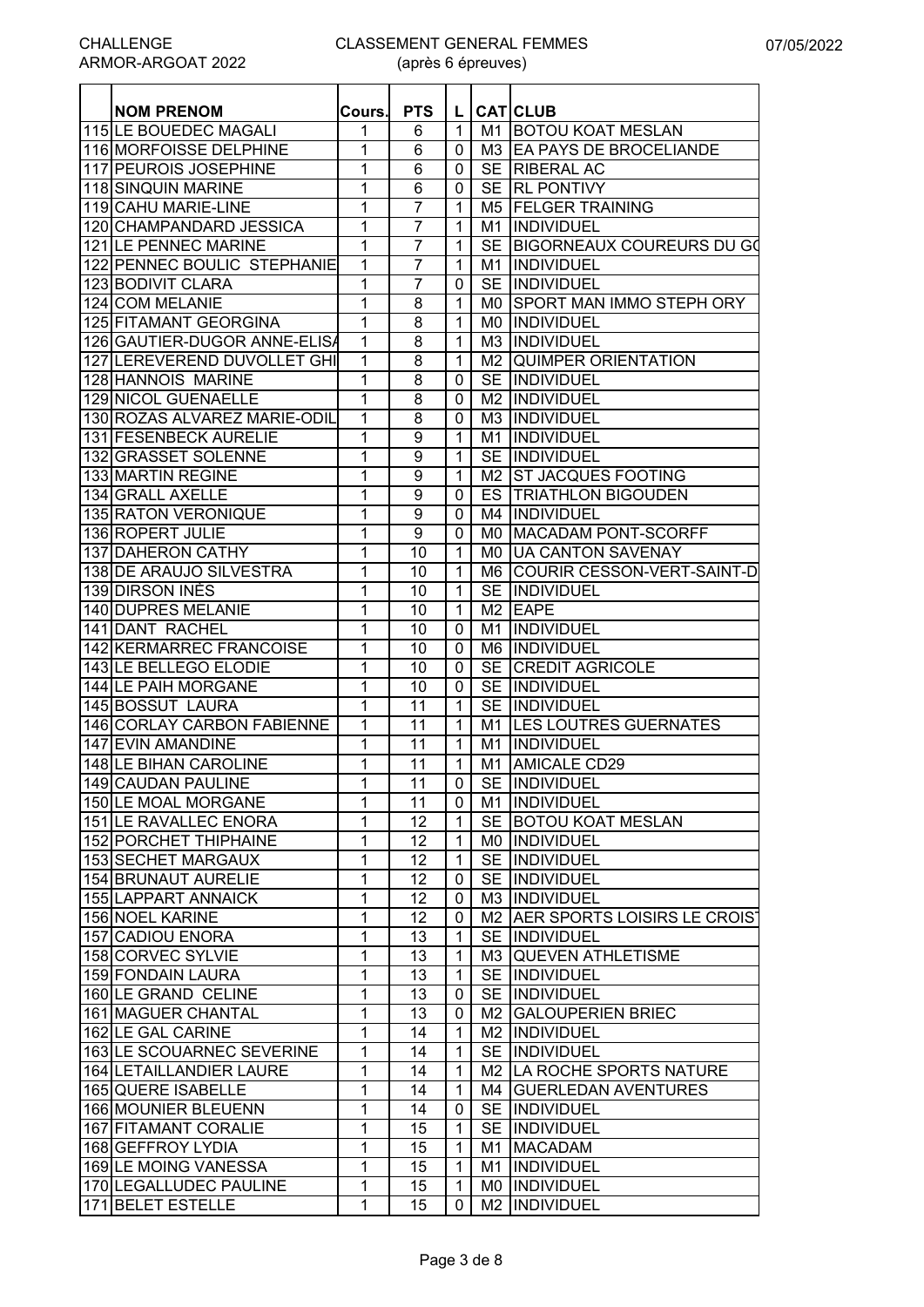| <b>NOM PRENOM</b>                                     | Cours.       | <b>PTS</b>      | L              |                | <b>CAT</b> CLUB              |
|-------------------------------------------------------|--------------|-----------------|----------------|----------------|------------------------------|
| <b>172 DAERON CAMILLE</b>                             | 1            | 15              | $\mathbf 0$    |                | SE EACB CHARTRES-DE-BRETAGNE |
| 173 MARCILLAT ALEXA                                   | 1            | 16              | $\mathbf{0}$   |                | SE INDIVIDUEL                |
| 174 RENE - LEMERCIER LUCIE                            | 1            | 16              | $\mathbf 0$    |                | MO  INDIVIDUEL               |
| 175 CAROFF CATHY                                      | 1            | 17              | $\mathbf 1$    |                | M3 GUIPAVAS OXYGENE          |
| 176 RANNOU MAELLE                                     | 1            | 17              | 1              |                | SE US BANNALEC               |
| 177 ALVARES DE AZEVEDO MACE                           | 1            | 17              | 0              |                | SE INDIVIDUEL                |
| 178 DELEGLISE SEVERINE                                | 1            | 17              | $\mathbf 0$    |                | M2  INDIVIDUEL               |
| 179 GOURVENNEC KATHY                                  | 1            | 17              | $\mathbf 0$    | $M_1$          | <b>AMICALE CD29</b>          |
| 180 TROALEN LAETITIA                                  | 1            | 17              | $\mathbf 0$    | M1             | <b>GOURIN TRIATHLON</b>      |
| 181 LE ROUX AURELIE                                   | 1            | 18              | 1              | <b>SE</b>      | <b>FOULEES DE CLEGUER</b>    |
| 182 TOULC'HOAT SANDRINE                               | 1            | 18              | 1              | M <sub>3</sub> | <b>COURIR A CORAY</b>        |
| 183 VOIGT JOHANNA                                     | 1            | 18              | 1              | <b>SE</b>      | INDIVIDUEL                   |
| 184 BLAYO BRIGITTE                                    | 1            | 18              | 0              | M2             | <b>INDIVIDUEL</b>            |
| 185 GOEMAN LUCIE                                      | 1            | 18              | 0              | <b>SE</b>      | INDIVIDUEL                   |
| 186 KERJOSE JUSTINE                                   | 1            | 18              | 0              |                | SE INDIVIDUEL                |
| <b>187 LE BOUGEANT CAROLE</b>                         | 1            | 18              | $\mathbf 0$    |                | SE INDIVIDUEL                |
| 188 LE PRADO MEGANE                                   | 1            | 19              | $\mathbf{1}$   |                | SE LANDEVANT SPORT NATURE    |
| 189 OVION PEGGY                                       | 1            | 19              | $\mathbf{1}$   |                | M2 COURIR A KERVIGNAC        |
| 190 GUEGUEN MARION                                    | 1            | 19              | $\mathbf 0$    | M1             | INDIVIDUEL                   |
| 191 LE MEUR STEPHANIE                                 | 1            | 19              | $\mathbf 0$    | M <sub>2</sub> | <b>GALOUPERIEN BRIEC</b>     |
| 192 MOULLEC HÉLÈNE                                    | 1            | $\overline{19}$ | $\overline{0}$ |                | M3 REDERIEN CAP SIZUN        |
| 193 BLOUET ISABELLE                                   | 1            | 20              | $\mathbf{1}$   |                | M3 GOURIN TRIATHLON          |
| <b>194 BOLLO KATHLEEN</b>                             | 1            | 20              | 1              |                | M1 INDIVIDUEL                |
| <b>195 MARION STEPHANIE</b>                           | 1            | 20              | $\mathbf{1}$   |                | M1 INDIVIDUEL                |
| 196 ABARNOU MARION                                    | 1            | $\overline{20}$ | $\mathbf 0$    |                | SE AS PLOUGUIN               |
| 197 FRIDERICH MARLENE                                 | 1            | 20              | 0              | <b>SE</b>      | <b>INDIVIDUEL</b>            |
| 198 VICHON VALERIE                                    | 1            | 20              | $\mathbf 0$    | M <sub>3</sub> | <b>INDIVIDUEL</b>            |
| 199 BOULEIS LAURA                                     | 1            | 21              | 1              | M <sub>0</sub> | INDIVIDUEL                   |
| 200 ELLEOUET FLORENCE                                 | 1            | 21              | 1              | M3             | US VERN SUR SEICHE           |
| 201 HUSS SUZANNE                                      | 1            | 21              | 1              |                | M3 COURIR A SAUSSET          |
| 202 LE ROUZIC ANAIG                                   | 1            | 21              | 1              | <b>SE</b>      | <b>QUEVEN ATHLETISME</b>     |
| 203 BOCHER CLEMENCE                                   | 1            | 21              | 0              |                | M6  INDIVIDUEL               |
| 204 JOSA PAULINE                                      | 1            | 21              | 0              |                | SE INDIVIDUEL                |
| 205 PERCHE SOPHIE                                     | 1            | 21              | $\mathbf 0$    |                | M4 GALOUPERIEN BRIEC         |
| 206 BONNEAU MAGALI                                    | 1            | 22              | 1              |                | M3  TOURS'N AVENTURE         |
| 207 COLLIBEAUX OPHELIE                                | $\mathbf{1}$ | 22              | $\mathbf{1}$   |                | SE LES PANTERS               |
| 208 SEVENO ANAIS                                      | 1            | 22              | $\mathbf 1$    |                | MO  INDIVIDUEL               |
| 209 BERTIN ANNE-LAURE                                 | 1            | 22              | 0              |                | MO INDIVIDUEL                |
| 210 DE SOUSA FÉLIZBELLA                               | 1            | 22              | 0              |                | M2   TSA ROSPORDEN           |
| 211 LE GLOANEC FABIENNE                               | 1            | 22              | 0              |                | M3 MELGVEN AVEN TRAIL        |
| 212 PERRON BARBARA                                    | 1            | 22              | 0              |                | M2 LUTINS D AR HOAT          |
|                                                       | $\mathbf{1}$ |                 | $\mathbf{1}$   |                | M1 MACADAM PONT-SCORFF       |
| 213 COURTILLE AURORE<br>214 LATINIER REBILLARD FRÉDÉR |              | 23              |                |                |                              |
|                                                       | 1            | 23              | $\mathbf{1}$   |                | M2 LUTINS DU CRANOU HANVEC   |
| <b>215 LE FLOCH MURIELLE</b>                          | 1            | 23              | 0              |                | M2  INDIVIDUEL               |
| 216 NIGNOL KLERVIE                                    | 1            | 23              | 0              |                | SE INDIVIDUEL                |
| 217 LOSFELD CHLOE                                     | 1            | 24              | 1              |                | SE INDIVIDUEL                |
| 218 CALVEZ LUCIE                                      | 1            | 24              | 0              |                | SE INDIVIDUEL                |
| 219 GAIFFAS LAETITIA                                  | 1            | 24              | 0              |                | MO REDERIEN CAP SIZUN        |
| 220 LEPAGE SYLVIE                                     | 1            | 25              | $\mathbf 1$    |                | M1  INDIVIDUEL               |
| 221 RICHARD MARIE-LAURE                               | 1            | 25              | $\mathbf{1}$   |                | M3 COURIR A CORAY            |
| 222 ROCHEREAU CHRISTINE                               | 1            | 25              | $\mathbf{1}$   |                | M1  INDIVIDUEL               |
| 223 FIGUIER VALERIE                                   | 1            | 25              | 0              |                | M4  INDIVIDUEL               |
| 224 GESTIN LUCILE                                     | 1            | 25              | 0              |                | SE RACING CLUB NANTAIS       |
| 225 MAHE JESSIE                                       | 1            | 25              | 0              |                | MO   TEAM MAHE               |
| 226 SILVER CATHERINE                                  | 1            | 25              | 0              |                | M5 MIL'PAT DE L'AULNE        |
| 227 VAN CLEEF FLOOR                                   | 1            | 25              | 0              |                | M2 RELAYEURS DE COATLOC'H    |
| 228 LE MOIGNE ISABELLE                                | $\mathbf{1}$ | 26              | 1              |                | MO INDIVIDUEL                |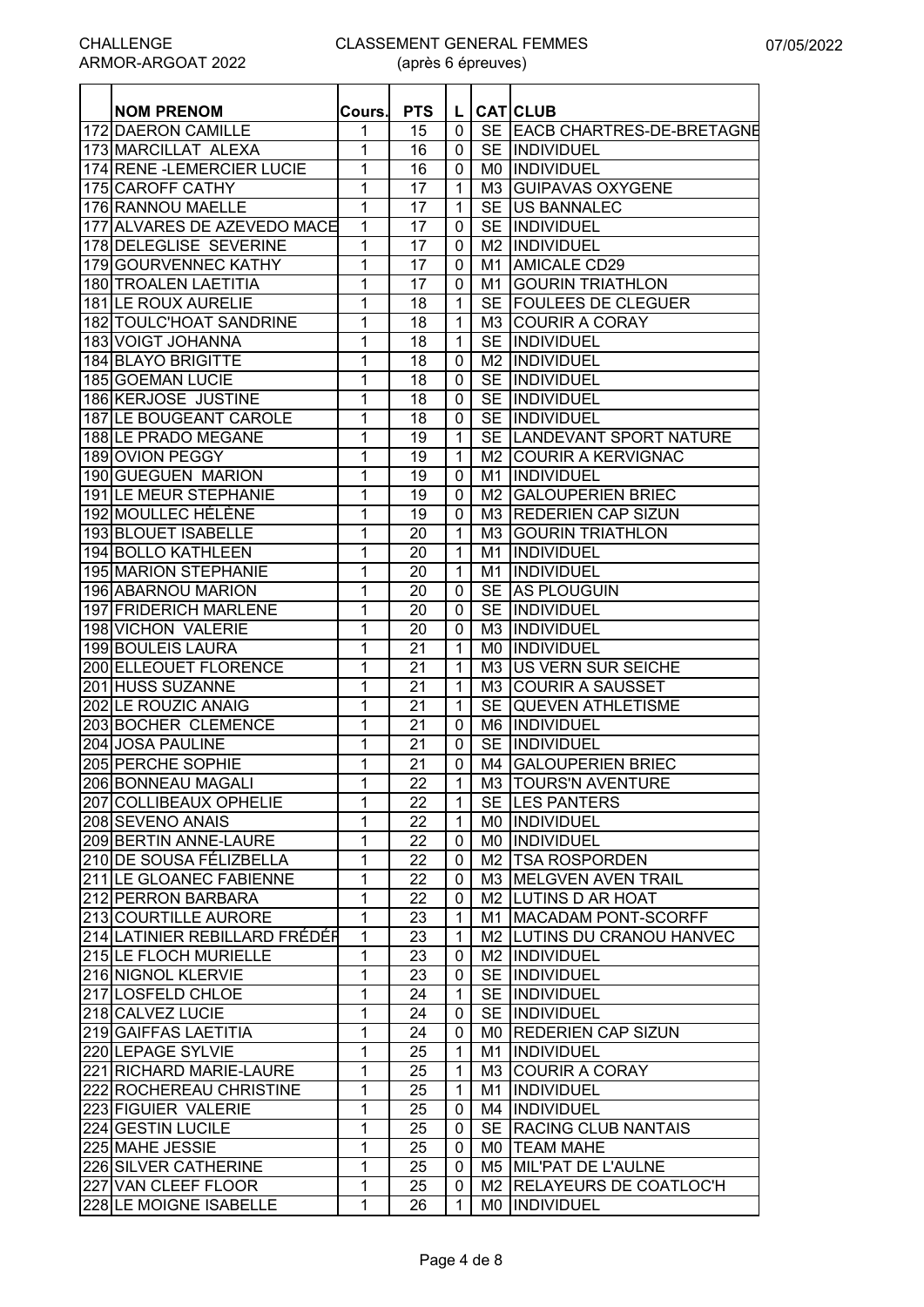#### CLASSEMENT GENERAL FEMMES (après 6 épreuves)

| <b>NOM PRENOM</b>            | Cours.         | <b>PTS</b> | L            |     | <b>CAT CLUB</b>                                     |
|------------------------------|----------------|------------|--------------|-----|-----------------------------------------------------|
| 229 LEROUX CELINE            | 1              | 26         | 1            |     | M1 <b>IRELAYEURS DU BLAVET</b>                      |
| 230 LUCAS MURIELLE           | 1              | 26         | 1            |     | M4 IL'ULTRA MARIN                                   |
| 231 RANNOU SOLEN             | 1              | 26         | $\mathbf 1$  |     | M3 FOULEES VARZECOISES                              |
| 232 PHOENIX SUSAN            | 1              | 26         | 0            |     | M6 MIL'PAT DE L'AULNE                               |
| 233 WANNEBROUCQ PAQUERETT    | 1              | 26         | 0            |     | SE INDIVIDUEL                                       |
| 234 BELLEC GWENOLA           | 1              | 27         | $\mathbf 1$  |     | M1 WALLABIS                                         |
| 235 JEZEQUEL ANNE LAURE      | 1              | 27         | 1            |     |                                                     |
| 236 JOUANNAULT NATHALIE      |                | 27         |              |     | M2 LUTINS DU CRANOU HANVEC<br>M3 ST JACQUES FOOTING |
|                              | 1              |            | 1            |     |                                                     |
| 237 <b>TRIAY MARYLINE</b>    | 1              | 27         | 1            |     | M3 IINDIVIDUEL<br><b>SE TEAM HUMBLEZH</b>           |
| 238 BLANCHARD SARAH          | 1              | 27         | 0            |     |                                                     |
| 239 ROBIC CHLOE              | 1              | 27         | 0            |     | SE INDIVIDUEL                                       |
| 240 BUREL ANNE               | 1              | 28         | $\mathbf{1}$ |     | M2  INDIVIDUEL                                      |
| 241 EVEN MARIE ANNE          | 1              | 28         | $\mathbf 1$  | M1  | <b>PLOUAY /ENDURANCE SHOP LAN</b>                   |
| 242 JANEZ JOELLE             | 1              | 28         | 1            |     | M4 VEZIN LE COQUET                                  |
| 243 LE ROY CHRISTELLE        | 1              | 28         | $\mathbf 1$  | M1  | <b>COURIR A MORLAIX</b>                             |
| 244 JANNES MARGAUX           | 1              | 28         | 0            |     | SE INDIVIDUEL                                       |
| 245 JARNO MARIELLE           | 1              | 28         | 0            |     | M <sub>2</sub> INDIVIDUEL                           |
| 246 VAILLANT IRÈNE           | 1              | 28         | 0            |     | M3 FOOTING LANDERNEEN                               |
| 247 DUHAIL CLEMENCE          | 1              | 29         | 1            |     | MO ASPTT FOUGERES                                   |
| 248 NIVOL EMELINE            | 1              | 29         | 1            |     | SE INDIVIDUEL                                       |
| 249 RASPAUD HELENE           | 1              | 29         | 1            |     | M1 INDIVIDUEL                                       |
| 250 HASCOET CELINE           | 1              | 29         | 0            | M1  | <b>COURIR A CHATEAULIN</b>                          |
| 251 BOITARD VERONIQUE        | 1              | 30         | 1            |     | M5 SAINT JACQUES FOOTING                            |
| 252 LE FUR SOLENN            | 1              | 30         | 1            | M0. | LANDEVANT SPORT NATURE                              |
| 253 ROULLE ANNE              | 1              | 30         | 1            |     | M3 IINDIVIDUEL                                      |
| 254 LE GOFF VALERIE          | 1              | 30         | 0            |     | M3 IINDIVIDUEL                                      |
| 255 PIRIOU LUCIE             | 1              | 30         | 0            |     | M <sub>2</sub> INDIVIDUEL                           |
| <b>256 BEUSCHER MARIE</b>    | 1              | 31         | 1            |     | M3 JJOGGING LOISIR ORGERES                          |
| 257 CORRE VERONIQUE          | 1              | 31         | $\mathbf{1}$ |     | M3 FOULEES VARZECOISES                              |
| 258 MOREIRA LAURE            | 1              | 31         | $\mathbf 1$  | M4  | <b>SEMELLES DOUARNENISTES</b>                       |
| 259 BOUSQUET CATHERINE       | 1              | 31         | 0            |     | M3 IINDIVIDUEL                                      |
| 260 CROISIER CORINNE         | 1              | 31         | 0            |     | M4 AL CARHAIX PLOUGUER                              |
| 261 CHARBONNEAU VIRGINIE     | 1              | 32         | $\mathbf{1}$ |     | M1 LES PANTERS                                      |
| 262 LAMOUR FLORENCE          | 1              | 32         | $\mathbf{1}$ |     | M3 FOULEES SAINT AUBINOISES                         |
| 263 BRUZULLIER ANNE-CECILE   | $\overline{1}$ | 32         |              |     | 0   M1   RELAYEURS DU BLAVET / APLO                 |
| 264 CARVAL LAUREN            | 1              | 32         | $\mathbf 0$  |     | MO INDIVIDUEL                                       |
| 265 ALBEROLA MARIE NOELLE    | 1              | 33         | 1            |     | M4 COURIR A LANESTER/ LES KORR                      |
| 266 LAISNEY CECILE           | 1              | 33         | 0            |     | SE INDIVIDUEL                                       |
| 267 LE SAGER LINDA           | 1              | 33         | 0            |     | M1  INDIVIDUEL                                      |
| 268 MAINE FANNY              | 1              | 33         | 0            |     | MO INDIVIDUEL                                       |
| 269 ROYER GUYLAINE           | 1              | 33         | 0            |     | M6 INDIVIDUEL                                       |
| 270 ROULAND HERVE EMILIE     | 1              | 34         | 1            |     | M1  INDIVIDUEL                                      |
| 271 TUAL FLORENCE            | 1              | 34         | 1            |     | M5 L'ULTRAMARIN RAID DU GOLFE D                     |
| 272 DUPLOYE CHARLOTTE        | 1              | 34         | $\mathbf 0$  |     | MO TREMEVEN                                         |
| 273 LAGADIC LAURENCE         | 1              | 34         | $\mathbf 0$  |     | M4  INDIVIDUEL                                      |
| 274 LE NAOUR HUGUETTE        | 1              | 34         | $\mathbf 0$  |     | M5 COURIR A CORAY                                   |
| 275 MARREC VALERIE           | 1              | 34         | 0            |     | M3 INDIVIDUEL                                       |
| 276 CORMANN BEATRICE         | 1              | 35         | $\mathbf 1$  |     | M1  INDIVIDUEL                                      |
| 277 BECAM-SERVAIS MARIE      | 1              | 35         | 0            |     | M1  INDIVIDUEL                                      |
| 278 JONCOUR PRISCILLA        | 1              | 35         | 0            |     | <b>ES INDIVIDUEL</b>                                |
| 279 LE GOFFIC MORGANE        | 1              | 35         | 0            |     | MO INDIVIDUEL                                       |
| 280 LE GLOUANEC LUCAS CORINI | 1              | 36         | 1            |     | MO INDIVIDUEL                                       |
| 281 WANTIER LISE             | 1              | 36         |              |     | SE INDIVIDUEL                                       |
|                              |                |            | 1            |     |                                                     |
| 282 HERVET MICHELLE          | 1              | 36         | 0            |     | M5  INDIVIDUEL                                      |
| 283 THOMAS SANDRINE          | 1              | 36         | 0            |     | M1  INDIVIDUEL                                      |
| 284 LE DIOURIS LAURENCE      | 1              | 37         | 1            |     | M3 ULAC PAYS FOUESNANTAIS                           |
| 285 HELIES LAURA             | 1              | 37         | 0            |     | SE COURIR SUR BREST                                 |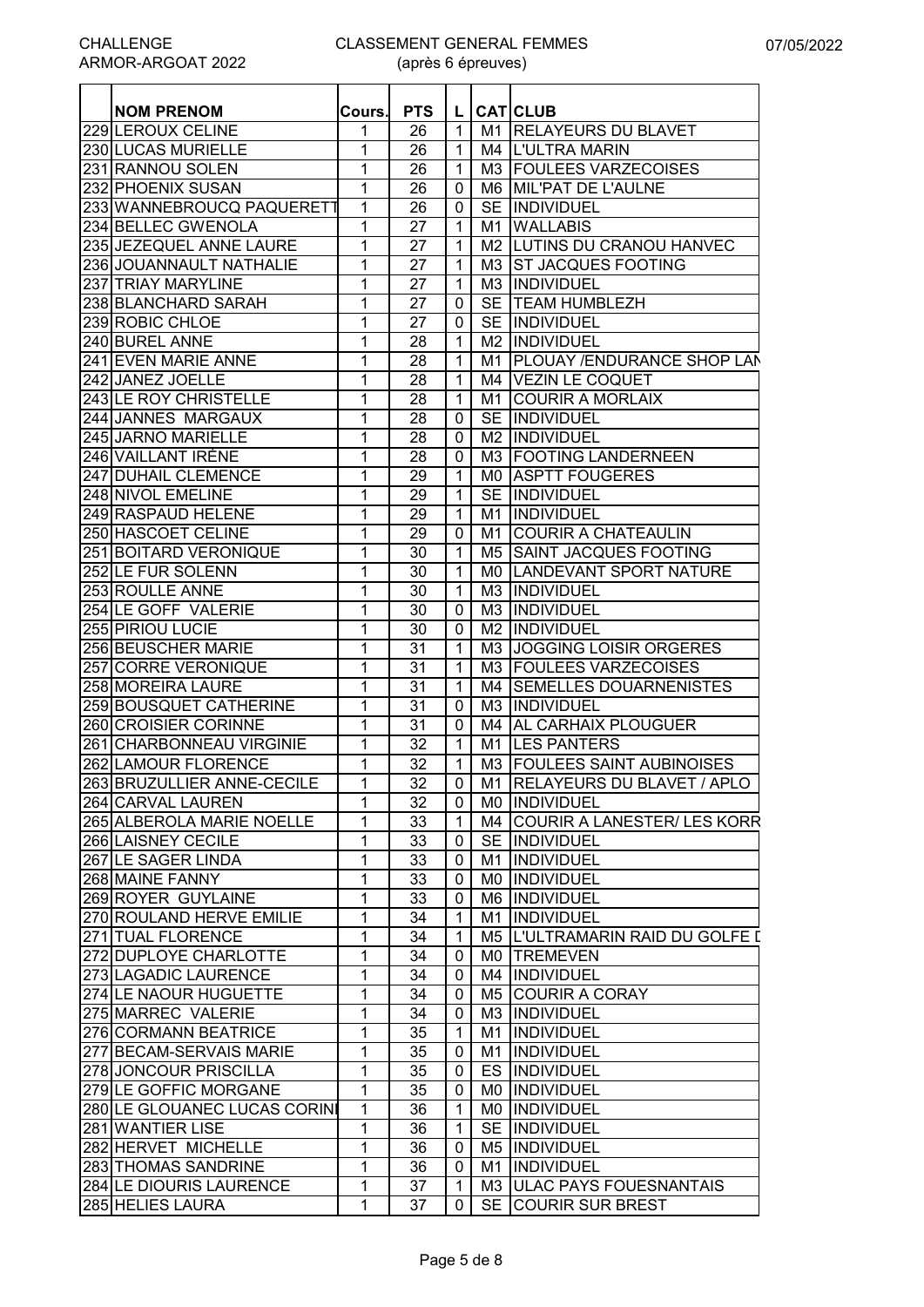| <b>NOM PRENOM</b>            | Cours. | <b>PTS</b> |                |    | L CATCLUB                     |
|------------------------------|--------|------------|----------------|----|-------------------------------|
| 286 DE MARCHIN AUDREY        | 1      | 38         | $\mathbf{1}$   |    | MO INDIVIDUEL                 |
| 287 HECTOR SOLEN             | 1      | 38         | $\mathbf{1}$   |    | M3 LES JOGGERS DE LA LAITA    |
| 288 JAFFRE SOLENN            | 1      | 38         | 0              |    | M <sub>1</sub> IINDIVIDUEL    |
| 289 LE BAIL MEGANE           | 1      | 38         | $\mathbf{0}$   |    | SE INDIVIDUEL                 |
| 290 MOALLIC FREDERIQUE       | 1      | 38         | $\mathbf{0}$   |    | M2  INDIVIDUEL                |
| 291 PRIMA FRANCOISE          | 1      | 38         | 0              |    | M4  INDIVIDUEL                |
| 292 PAUGAM ELODIE            | 1      | 39         | $\mathbf{1}$   |    | M1 LES RELAYEURS DU BLAVET    |
| 293 GEN LAETITIA             | 1      | 39         | $\mathbf{0}$   |    | M2  INDIVIDUEL                |
| 294 L'HOURS EUGÉNIE          | 1      | 39         | 0              |    | SE INDIVIDUEL                 |
| 295 POCHER ANAIS             | 1      | 40         | 1              |    | SE LES FOULEES DE CLEGUER     |
| 296 LUCIA FLORA              | 1      | 40         | 0              |    | SE INDIVIDUEL                 |
| 297 BLANCHER GUYLAINE        | 1      | 41         | 1              |    | M3 LES PAN'TERS               |
| 298 LE ROUX KARINE           | 1      | 41         | 0              |    | <b>M2 IINDIVIDUEL</b>         |
| 299 GIGUELAY JESSICA         | 1      | 42         | 0              |    | MO JUNE CLE POUR HAITI        |
| 300 GUIVARCH MARIE ANNE      | 1      | 42         | 0              |    | M4 INDIVIDUEL                 |
| 301 MIOSSEC ESTELLE          | 1      | 42         | $\mathbf{0}$   |    | M1  INDIVIDUEL                |
| 302 ANTON-GUILPIN CAROLE     | 1      | 43         | 0              |    | M3  INDIVIDUEL                |
| 303 DUBAND ISABELLE          | 1      | 43         | $\mathbf{0}$   |    | M2 RELAYEURS DU BLAVET / APLO |
| 304 LONGELIN ANNE            | 1      | 43         | $\mathbf{0}$   |    | M5 INDIVIDUEL                 |
| 305 DARSEL VERONIQUE         | 1      | 44         | $\mathbf{1}$   |    | M2 RELAYEURS DU BLAVET        |
| 306 FRANCES LAURENCE         | 1      | 44         | $\mathbf{0}$   |    | M5   GALOUPERIEN BRIEC        |
| <b>307 LE MEUR SYLVAINE</b>  | 1      | 44         | 0              |    | M1  INDIVIDUEL                |
| <b>308 VANDALE STEPHANIE</b> | 1      | 44         | $\mathbf{0}$   |    | M3 INDIVIDUEL                 |
| 309 LE ROMANCER CAROLINE     | 1      | 46         | $\mathbf{1}$   |    | MO  INDIVIDUEL                |
| 310 DE LA TAILLE ELEONORE    | 1      | 46         | $\mathbf{0}$   |    | SE INDIVIDUEL                 |
| 311 LE JEUNE VALÈNE          | 1      | 46         | 0              |    | SE INDIVIDUEL                 |
| 312 HERIQUET CARINE          | 1      | 47         | $\mathbf{1}$   | M1 | <b>JOGGERS GESTELLOIS</b>     |
| 313 GIRARD ISABELLE          | 1      | 47         | 0              | M2 | <b>APP PONTIVY</b>            |
| 314 GUEGUEN MARIE CHRISTINE  | 1      | 47         | 0              |    | M5 INDIVIDUEL                 |
| 315 LHOSTIS PATRICIA         | 1      | 48         | 1              |    | M3 JOGGERS GESTELLOIS         |
| 316 LAISNEY SANDRINE         | 1      | 48         | 0              |    | MO INDIVIDUEL                 |
| 317 MELAMED JULIE            | 1      | 49         | $\mathbf 1$    |    | MO LES JOGGERS DE LA LAITA    |
| 318 CADORET ELEN             | 1      | 49         | 0              |    | MO INDIVIDUEL                 |
| 319 LE MENTEC MARINE         | 1      | 52         | $\mathbf{1}$   |    | SE QUEVEN ATHLETISME          |
| 320 BONNOUVRIER ALIX         | 1      | 52         | $\overline{0}$ |    | M0  INDIVIDUEL                |
| 321 CHOSSEC GWENDOLINE       | 1      | 52         | 0              |    | MO INDIVIDUEL                 |
| 322 PAYET AURELIE            | 1      | 53         | $\mathbf{1}$   |    | MO LES RELAYEURS DU BLAVET    |
| 323 VEGER LOTTE              | 1      | 53         | 0              |    | ES INDIVIDUEL                 |
| 324 AU MADELEINE             | 1      | 54         | 0              |    | M2  INDIVIDUEL                |
| 325 PANCHOUT SOPHIE          | 1      | 54         | 0              |    | M1 FOULEES NATURE GWENGAD     |
| 326 GUILLEMOT KATELL         | 1      | 55         | $\mathbf{1}$   |    | M3 KEMPERLE TRIATHLON         |
| 327 BRIERE LAETITIA          | 1      | 55         | 0              |    | M1  INDIVIDUEL                |
| 328 MALTRET GÉRALDINE        | 1      | 55         | 0              |    | M1 LUTINS D AR HOAT           |
| 329 LE GUERN DELPHINE        | 1      | 56         | $\mathbf{1}$   |    | M2 JOGGERS DE LA LAITA        |
| 330 JEGOU MARINE             | 1      | 56         | 0              |    | ES   TEAM DU PELEM            |
| 331 NICOLAS JOSETTE          | 1      | 56         | 0              |    | M5 INDIVIDUEL                 |
| 332 LE GUILLY DELPHINE       | 1      | 57         | 1              | M1 | <b>COURIR A POULDREUZIC</b>   |
| 333 FOUILLE CELINE           | 1      | 57         | 0              |    | M4  INDIVIDUEL                |
| 334 LAGADIC NANCY            | 1      | 58         | $\mathbf{1}$   |    | M1 SNA FOUESNANT              |
| 335 LAMOUR SÉVERINE          | 1      | 58         | 0              |    | M2 FOULEES NATURE GWENGAD     |
| 336 LE MOINE CECILE          | 1      | 58         | 0              |    | M0 MACADAM PONT-SCORFF        |
| 337 NEDELLEC CAMILLE         | 1      | 59         | 0              |    | SE INDIVIDUEL                 |
| 338 GOMES BEATRICE           | 1      | 60         | $\mathbf{1}$   |    | M2  INDIVIDUEL                |
| 339 LESSARD ANNIE            | 1      | 60         | 0              |    | M4 JOELETTE LES KORRIGANS     |
| 340 MARTIN ADÉLIE            | 1      | 60         | 0              |    | SE INDIVIDUEL                 |
| 341 LE PARC CECILE           | 1      | 61         | $\mathbf{1}$   |    | M2 LES PAN?TERS               |
| 342 LE COUPANNEC PATRICIA    | 1      | 61         | 0              |    | M3 JOELETTE LES KORRIGANS     |
|                              |        |            |                |    |                               |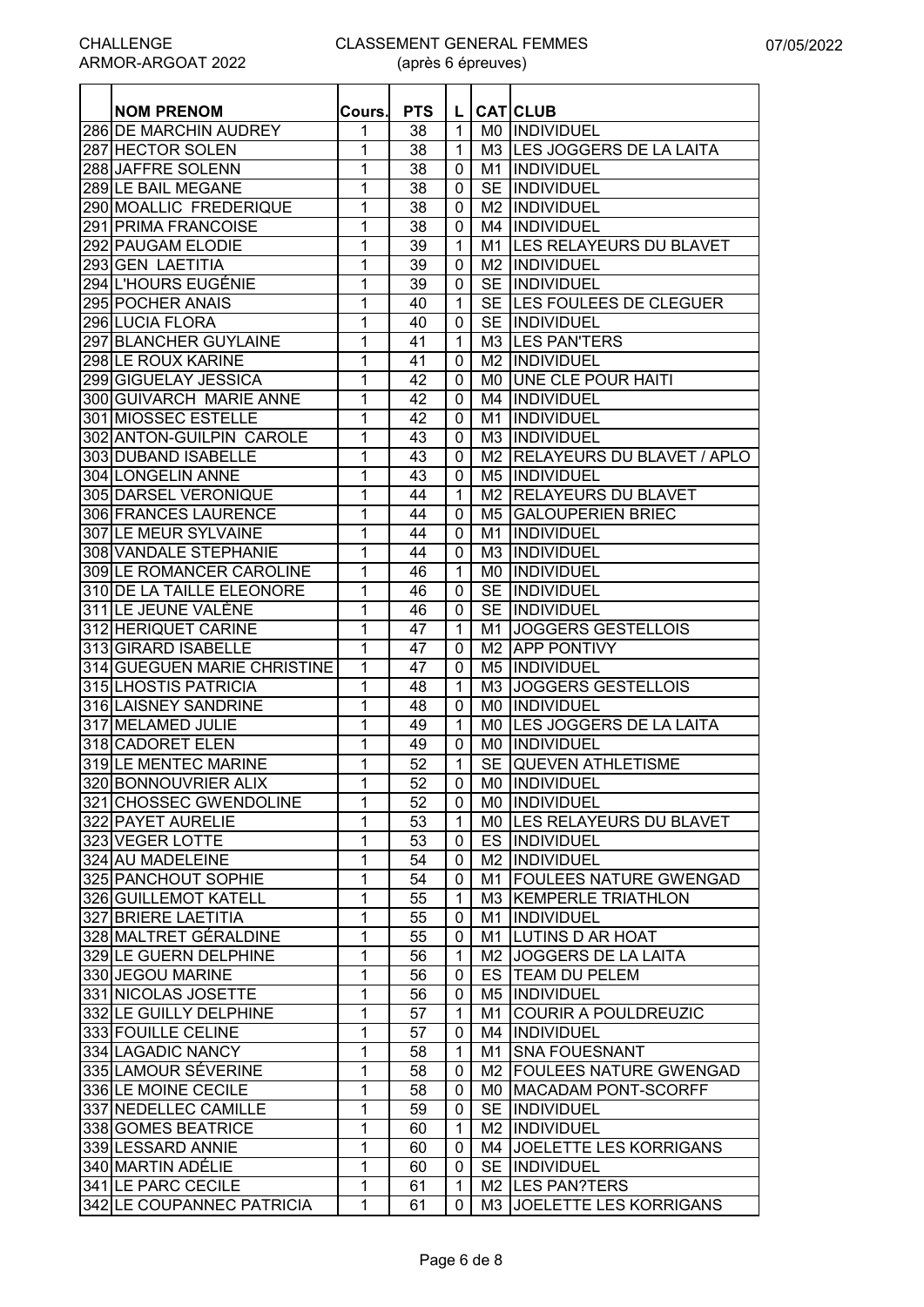#### CLASSEMENT GENERAL FEMMES (après 6 épreuves)

| <b>NOM PRENOM</b>              | Cours.       | <b>PTS</b>      | L.             |     | <b>CAT CLUB</b>                |
|--------------------------------|--------------|-----------------|----------------|-----|--------------------------------|
| 343 VIGIER MELANIE             | 1            | 61              | 0              |     | SE INDIVIDUEL                  |
| 344 DENEUX SOPHIE              | 1            | 62              | $\mathbf{1}$   |     | M4 ASPTT LA ROCHE SUR YON COU  |
| 345 CHRETIEN AURELIE           | 1            | 62              | 0              |     | SE IINDIVIDUEL                 |
| 346 COUTELLER ANGÉLIQUE        | 1            | 62              | 0              |     | M1 IINDIVIDUEL                 |
| 347 NEDELEC BRIGITTE           | 1            | 63              | $\mathbf 0$    |     | M5 GALOUPERIEN BRIEC           |
| 348 BERNARD CHATALIC MARILYN   | 1            | 64              | 0              |     | MO GALOUPERIEN BRIEC           |
| 349 BESCONT NADEGE             | 1            | 64              | 0              |     | SE INDIVIDUEL                  |
| 350 MONEYRON PRISCILLA         | 1            | 65              |                |     | INDIVIDUEL                     |
|                                |              |                 | 0              | M1  |                                |
| 351 PAILLARD NATHALIE          | 1            | 66              | $\mathbf{1}$   |     | M3 LE MANS TRIATHLON           |
| 352 BREGARDIS SANDRINE         | 1            | 66              | 0              |     | M2 JOGGERS GESTELLOIS          |
| 353 ROUX INGRID                | 1            | 66              | 0              |     | M2 CREDIT AGRICOLE             |
| 354 LE DANTEC ELODIE           | 1            | 67              | $\mathbf{1}$   |     | M1 LES BOUTOU KOAT             |
| 355 LIDURIN ELODIE             | 1            | 68              | 1              |     | M2 JOGGERS GESTELLOIS          |
| 356 BODIVIT-- BOTTINEAU AMÉLIE | 1            | 68              | 0              |     | <b>ES INDIVIDUEL</b>           |
| 357 CARIOU LAURIANE            | 1            | 69              | 0              |     | SE INDIVIDUEL                  |
| 358 KERNIN LOREN               | 1            | 69              | 0              |     | M0 ADN NOYAL-PONTIVY           |
| 359 GUEPPE ELODIE              | 1            | 70              | $\mathbf{1}$   |     | M2 INDIVIDUEL                  |
| 360 BORREMANS ALINE            | 1            | 70              | 0              |     | MO  INDIVIDUEL                 |
| 361 LE GALL KATELL             | 1            | 70              | $\mathbf 0$    |     | SE INDIVIDUEL                  |
| 362 FERRAGU CHRISTELLE         | 1            | 71              | $\mathbf 0$    |     | <b>MO IINDIVIDUEL</b>          |
| 363 TATIBOUET JULIE            | 1            | $\overline{72}$ | 1              | M1  | <b>COURIR A KERVIGNAC</b>      |
| 364 GUILLOSSOU SABINE          | 1            | $\overline{72}$ | 0              |     | M3 GALOUPERIEN BRIEC           |
| 365 PAGEAU ELEONORE            | 1            | 72              | 0              |     | M1  INDIVIDUEL                 |
| 366 MASSOT SEVERINE            | 1            | $\overline{73}$ | $\mathbf{1}$   |     | M2 COLPO ATHLE PLAISIR         |
| <b>367 LE RUYET NADINE</b>     | 1            | 73              | 0              |     | M4 INDIVIDUEL                  |
| 368 PETILLON MICHELLE          | 1            | 73              | 0              |     | M5 INDIVIDUEL                  |
| 369 EVENO HELENE               | 1            | 74              | 1              | M1  | <b>JOGGERS GESTELLOIS</b>      |
| 370 LE BERRE SOLENN            | 1            | 74              | 0              | M0. | INDIVIDUEL                     |
| 371 VIALA MARGAUX              | 1            | 75              | 1              |     | SE SNAC                        |
| 372 PRIGENT MAËLLE             | 1            | 75              | 0              |     | SE INDIVIDUEL                  |
| 373 IVES CORINNE               | 1            | 76              | 1              |     | M2 JOGGERS GESTELLOIS          |
| 374 BIAN BIAN                  | 1            | 76              | 0              | M1  | IINDIVIDUEL                    |
| 375 GOUILL ANNÉLYSE            | 1            | 77              | $\mathbf{0}$   |     | SE GALOUPERIEN BRIEC           |
| 376 QUIEC CAROLE               | 1            | 79              | $\mathbf{1}$   |     | M3 OUTDOOR CLUB HERBLINOIS     |
| 377 RATE CHRISTINE             | $\mathbf{1}$ | $\overline{81}$ | $\overline{1}$ |     | M3 QUEVEN ATHLETISME           |
| 378 TERROM MARGAUX             | 1            | 82              | $\mathbf{1}$   |     | SE LES GALOUPERIEN             |
| 379 PIHAN SOPHIE               | 1            | 83              | $\mathbf{1}$   |     | MO INDIVIDUEL                  |
| 380 PRIGENT AGNES              | 1            | 84              | $\mathbf{1}$   |     | M3 MACADAM                     |
| 381 LE SAUCE MELANIE           | 1            | 86              | $\mathbf{1}$   |     | M1 GALOUPERIEN KEMPERLE        |
| 382 LE PRIOL VERONIQUE         | 1            | 88              | $\mathbf{1}$   |     | M2 ILES RELAYEURS DU BLAVET    |
| 383 PHILIPPOT CHRISTELLE       | 1            | 89              | $\mathbf{1}$   |     | M1  INDIVIDUEL                 |
| 384 LE DEM JOCELYNE            | 1            | 90              | $\mathbf 1$    |     | M4 COLPO ATHLE PLAISIR PAYS DE |
| 385 LE TEUFF NATHALIE          | 1            | 91              | $\mathbf{1}$   |     | M3 INDIVIDUEL                  |
| 386 SOULAINE CHANTAL           | 1            | 93              | $\mathbf 1$    |     | M2 QUIMPER ORIENTATION         |
| 387 REGNACQ LAURENCE           | 1            | 94              |                |     | SE PANTERS                     |
|                                |              |                 | $\mathbf 1$    |     | M2  INDIVIDUEL                 |
| 388 BLANCO VIRGINIE            | 1            | 95              | $\mathbf 1$    |     |                                |
| 389 BARDOUIL SOPHIE            | 1            | 96              | 1              |     | M2 LES PAN'TERS                |
| 390 LY CHANBOPHA               | 1            | 97              | $\mathbf{1}$   |     | M1 LES PANTERS PLOEMEUR        |
| 391 BUCHON NADINE              | 1            | 98              | $\mathbf{1}$   |     | M2 ASPTT LA ROCHE SUR YON      |
| 392 VANROBAEYS MARIE HELENE    | 1            | 99              | $\mathbf{1}$   |     | M5 LES JOGGERS DE LA LAITA     |
| 393 DUBIN ANNE                 | 1            | 101             | $\mathbf{1}$   |     | M <sub>1</sub> JOG FORS        |
| 394 DUBEE AUDREY               | 1            | 102             | $\mathbf{1}$   |     | M1 COURIR A MOELAN             |
| 395 LAVAUD CHRISTELLE          | 1            | 103             | $\mathbf{1}$   |     | M3  INDIVIDUEL                 |
| 396 LE LIBOUX LESLIE           | 1            | 104             | $\mathbf{1}$   |     | MO  INDIVIDUEL                 |
| 397 MOIGNET AURELIA            | 1            | 106             | $\mathbf{1}$   |     | M2 LES JOGGERS GESTELLOIS      |
| 398 PELLERIN DE LA VERGNE AUI  | 1            | 107             | $\mathbf{1}$   |     | M1 S/LRL PONIVY                |
| 399 GAUTHIER ANGELIQUE         | 1            | 108             | 1              |     | M1 ACRLP PONTIVY GO SPORT PON  |